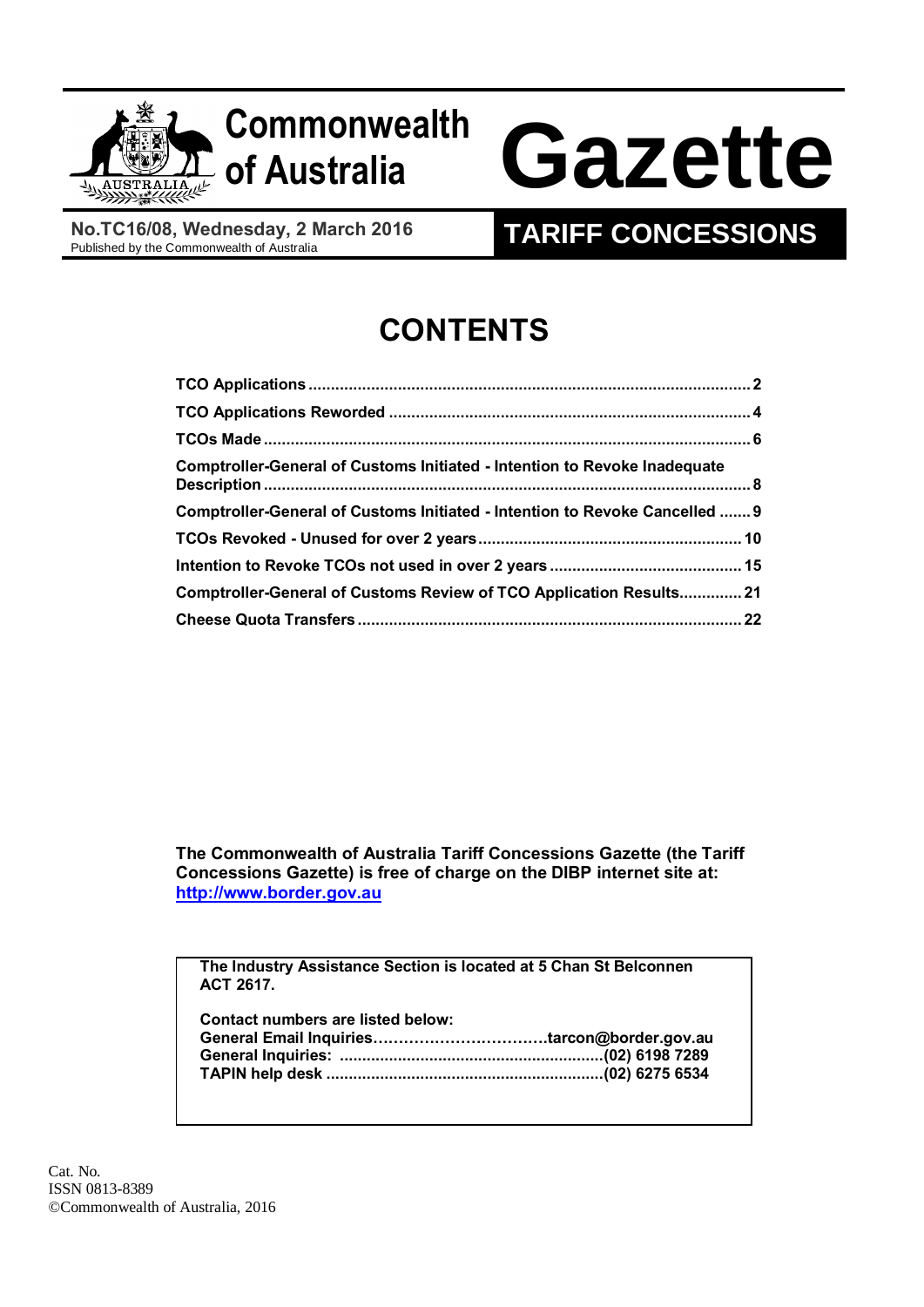## <span id="page-1-0"></span>**CUSTOMS ACT 1901 - NOTICE PURSUANT TO SECTION 269K(1) - APPLICATIONS MADE FOR TARIFF CONCESSION ORDERS**

Applications have been lodged for Tariff Concession Orders for the goods described in the following TABLE.

Australian manufacturers who wish to contest the granting of a Tariff Concession Order for the goods described are invited to lodge a submission in writing in an approved form. Submissions must be lodged within 50 days of the date of publication of this Notice.

The operative date (Op.) and TC reference number follow the description of goods.

Objections to the making of TCO submission forms are available at <http://www.border.gov.au/Tariffclassificationofgoods/Documents/B444.pdf>

For guidance on the required description style, phone 02 6198 7289, or email [tarcon@border.gov.au](mailto:tarcon@border.gov.au)

| Description of Goods including the<br>Customs Tariff Classification |                                                                                                                                                                                                                                                                                                                                                                                                                                                                                                                                                       |                | Schedule 4 Item Number<br>General Duty Rate |  |
|---------------------------------------------------------------------|-------------------------------------------------------------------------------------------------------------------------------------------------------------------------------------------------------------------------------------------------------------------------------------------------------------------------------------------------------------------------------------------------------------------------------------------------------------------------------------------------------------------------------------------------------|----------------|---------------------------------------------|--|
| 2835.26.00                                                          | GRANULES, MONOCALCIUM PHOSPHATE<br>Op. 11.02.16                                                                                                                                                                                                                                                                                                                                                                                                                                                                                                       | $-$ TC 1606782 | 50                                          |  |
|                                                                     | Stated Use:<br>As an animal feed supplement                                                                                                                                                                                                                                                                                                                                                                                                                                                                                                           |                |                                             |  |
|                                                                     | Applicant: NUTRAPACIFIC GROUP PTY LTD                                                                                                                                                                                                                                                                                                                                                                                                                                                                                                                 |                | 5%                                          |  |
| 8428.90.00                                                          | BUILDING PANEL AND/OR WINDOW HANDLING MACHINES, being ANY of the<br>following:<br>(a) panel AND window holding tables, programmed logic<br>controlled, twin chain conveyor driven, including ALL of<br>the following:<br>(i) table width adjuster;<br>$(i)$ clamps;<br>(iii) panel OR window squaring controls,<br>(b) tilting AND lifting tables, chain OR roller conveyor<br>driven;<br>(c) vacuum lifters, having BOTH of the following:<br>(i) maximum lifting capacity NOT less than 420 kg;<br>(ii) NOT less than 4 vacuum cups<br>Op. 02.02.16 | $- TC 1604621$ | 50                                          |  |
|                                                                     | Stated Use:<br>For manufacturing windows and timber wall and/or floor panels                                                                                                                                                                                                                                                                                                                                                                                                                                                                          |                |                                             |  |
|                                                                     | Applicant: BLISS & REELS PTY LTD                                                                                                                                                                                                                                                                                                                                                                                                                                                                                                                      |                | 5%                                          |  |
| 8428.90.00                                                          | SUNROOFS, BOAT, motorised, having ALL of the following:<br>(a) glass AND/OR glass fibre reinforced plastic AND/OR fabric<br>panels;<br>(b) aluminium AND/OR stainless steel frames OR rails;<br>(c) tilting AND/OR sliding mechanism,<br>with OR without ANY of the following:<br>$(i)$ blinds;                                                                                                                                                                                                                                                       |                | 50                                          |  |
|                                                                     | (ii) flyscreens<br>Op. 05.02.16                                                                                                                                                                                                                                                                                                                                                                                                                                                                                                                       | $-$ TC 1605410 |                                             |  |
|                                                                     | Stated Use:<br>Sunroof systems for boat installations<br>Applicant: WEBASTO THERMO & COMFORT AUSTRALIA PTY LTD                                                                                                                                                                                                                                                                                                                                                                                                                                        |                | 5%                                          |  |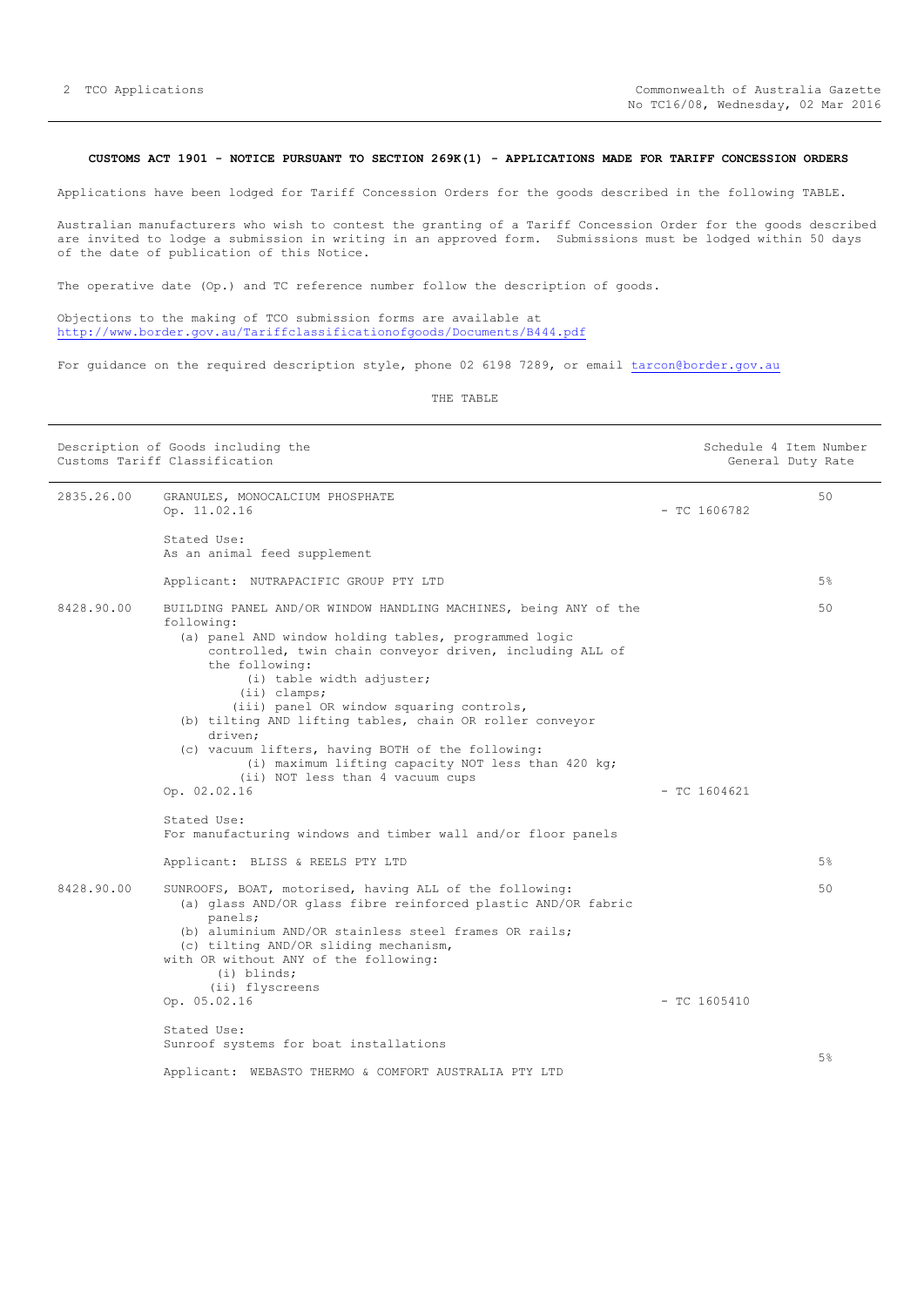| Description of Goods including the<br>Customs Tariff Classification |                                                                                                                                                                                                                                                                                                                                                                                                                                                            | Schedule 4 Item Number<br>General Duty Rate |       |
|---------------------------------------------------------------------|------------------------------------------------------------------------------------------------------------------------------------------------------------------------------------------------------------------------------------------------------------------------------------------------------------------------------------------------------------------------------------------------------------------------------------------------------------|---------------------------------------------|-------|
| 8428.90.00                                                          | PALLETISERS, CARDBOARD SHAPE, programmable logic controlled,<br>having ALL of the following:<br>(a) conveyors;<br>(b) turntables;<br>(c) inverters;<br>(d) sheet installers;<br>(e) palletisation unit<br>Op. 08.02.16                                                                                                                                                                                                                                     | $-$ TC 1605729                              | 50    |
|                                                                     | Stated Use:<br>Palletisation of corrugated cardboard shapes                                                                                                                                                                                                                                                                                                                                                                                                |                                             |       |
|                                                                     | Applicant: VISY INDUSTRIES AUSTRALIA PTY LTD                                                                                                                                                                                                                                                                                                                                                                                                               |                                             | 5%    |
| 8429.51.90                                                          | FRONT END LOADERS, diesel powered, self-propelled, with OR<br>without a bucket<br>Op. 12.02.16                                                                                                                                                                                                                                                                                                                                                             | $-$ TC 1606910                              | 50    |
|                                                                     | Stated Use:<br>For loading and tipping goods                                                                                                                                                                                                                                                                                                                                                                                                               |                                             |       |
|                                                                     | Applicant: SEMCO PTY LTD                                                                                                                                                                                                                                                                                                                                                                                                                                   |                                             | 5%    |
| 8480.50.00                                                          | NECK RINGS OR BOTTOM PLATES, GLASS BOTTLE OR BLANK OR PARISON<br>MOULD<br>Op. 01.02.16                                                                                                                                                                                                                                                                                                                                                                     | $-$ TC 1604251                              | 50    |
|                                                                     | Stated Use:<br>Parts for moulds used in the formation of a parison or blank or<br>bottle moulding process                                                                                                                                                                                                                                                                                                                                                  |                                             |       |
|                                                                     | Applicant: ACI OPERATIONS PTY LTD                                                                                                                                                                                                                                                                                                                                                                                                                          |                                             | 5%    |
| 8515.80.90                                                          | PLASTIC HEAT WELDING AND FOLDING MACHINES, programmable logic<br>controlled<br>Op. 11.02.16                                                                                                                                                                                                                                                                                                                                                                | $-$ TC 1606783                              | 50    |
|                                                                     | Stated Use:<br>Folding and welding of plastic fabrics                                                                                                                                                                                                                                                                                                                                                                                                      |                                             |       |
|                                                                     | Applicant: THE WALMSLEY FAMILY TRUST                                                                                                                                                                                                                                                                                                                                                                                                                       |                                             | 5%    |
| 8544.49.20                                                          | CABLES, DOWNHOLE LOGGING, OIL AND/OR GAS WELL, whether OR not on<br>spools AND/OR reels, including ALL of the following:<br>(a) NOT less than 7 insulated conductors;<br>(b) fibreglass filler rods;<br>(c) void filler;<br>(d) binder tape;<br>(e) jacket;<br>(f) inner AND outer armour wire layers;<br>(g) voltage rating NOT less than 700V and NOT greater<br>than $750 V;$<br>(h) breaking strength NOT less than 45 KN and NOT greater<br>than 75kN |                                             | 50    |
|                                                                     | Op. 11.02.16                                                                                                                                                                                                                                                                                                                                                                                                                                               | $-$ TC 1606785                              |       |
|                                                                     | Stated Use:<br>For wire-line logging applications on oil and/or gas wells                                                                                                                                                                                                                                                                                                                                                                                  |                                             |       |
|                                                                     | Applicant: SCHLUMBERGER AUSTRALIA PTY LTD                                                                                                                                                                                                                                                                                                                                                                                                                  |                                             | $5\%$ |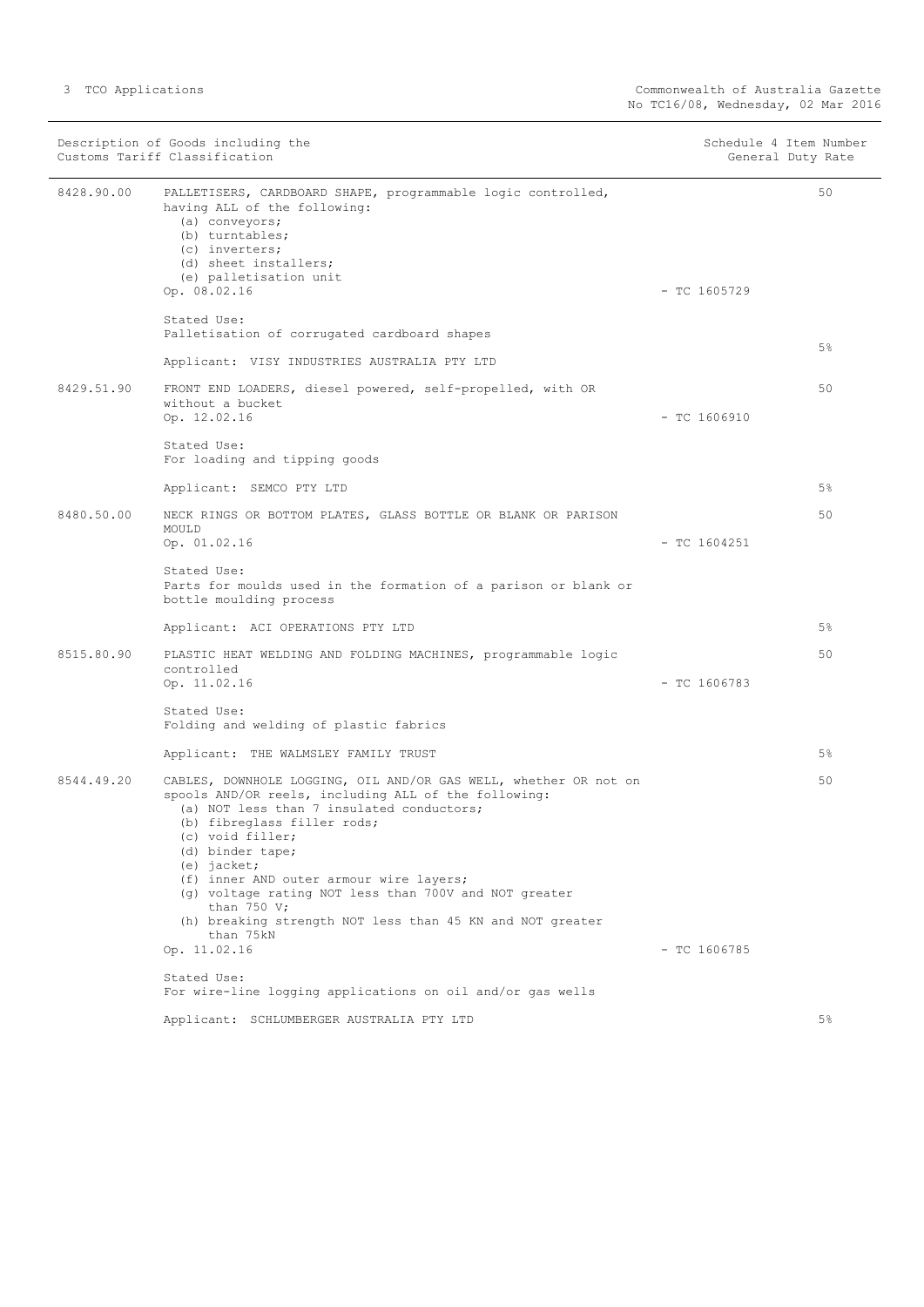#### **CUSTOMS ACT 1901**

#### <span id="page-3-0"></span>**NOTICE PURSUANT TO SECTION 269L(4B)(b) - PROPOSAL TO AMEND DESCRIPTION OF GOODS FOLLOWING AN OBJECTION SUBMISSION**

Amended descriptions have been proposed for the Tariff Concession Order applications shown in the following TABLE.

Australian manufacturers who consider that there are reasons why the Tariff Concession Order as proposed to be amended should not be made are invited to lodge a submission. Submissions must be lodged no later than 14 days after the publication of this Notice.

The operative date (Op.) and TC reference number follow the description of goods.

To assist local manufacturers, the use(s) to which the goods can be put follow the description of goods.

THE TABLE

Description of Goods including the Schedule 4 Item Number Customs Tariff Classification

| 3924.90.00 | CONTAINERS, FRESH FRUIT AND VEGETABLES, plastic, whether OR not<br>in sets, having ALL of the following:<br>(a) transparent base;<br>(b) coloured lid having an air vent with slider;<br>(c) in-mould pictograms;<br>(d) capacity NOT exceeding 9.9 litres<br>Op. 24.11.15                                                                                                                                                                                                                                                                                                                                                                                                                                                                                                                                                                         | $-$ TC 1542383 | 50 |
|------------|----------------------------------------------------------------------------------------------------------------------------------------------------------------------------------------------------------------------------------------------------------------------------------------------------------------------------------------------------------------------------------------------------------------------------------------------------------------------------------------------------------------------------------------------------------------------------------------------------------------------------------------------------------------------------------------------------------------------------------------------------------------------------------------------------------------------------------------------------|----------------|----|
|            | Stated Use:<br>Refrigerator storage of fresh food                                                                                                                                                                                                                                                                                                                                                                                                                                                                                                                                                                                                                                                                                                                                                                                                  |                |    |
|            | Applicant: TUPPERWARE PRODUCTS INC                                                                                                                                                                                                                                                                                                                                                                                                                                                                                                                                                                                                                                                                                                                                                                                                                 |                |    |
| 9503.00.30 | TOYS, STUFFED, animals, non-human creatures OR<br>inanimate objects, with animals being limited to ANY of the<br>following:<br>(a) elephants;<br>(b) cheetahs;<br>(c) horses;<br>$(d)$ lions;<br>(e) monkeys;<br>$(f)$ tigers;<br>$(q)$ cats;<br>(h) dogs (other than dingos);<br>$(i)$ dinosaurs;<br>$(i)$ wolves;<br>$(k)$ foxes;<br>(1) killer whales;<br>(m) hares and rabbits;<br>(n) hoofed mammals (other than sheep);<br>(o) insectivores;<br>(p) primates (other than humans);<br>$(q)$ sirenias;<br>$(r)$ aardvark;<br>$(s)$ armadillos;<br>$(t)$ sloth;<br>(u) anteaters;<br>$(v)$ jaguars;<br>(w) leopards<br>with OR without ANY of the following:<br>(i) battery operation;<br>(ii) a mechanism which emits sound AND/OR light OR<br>allows mechanical movement;<br>(iii) key rings OR other attachment devices;<br>$(iv)$ clothing; |                | 50 |
|            | (Continued on next page)                                                                                                                                                                                                                                                                                                                                                                                                                                                                                                                                                                                                                                                                                                                                                                                                                           |                |    |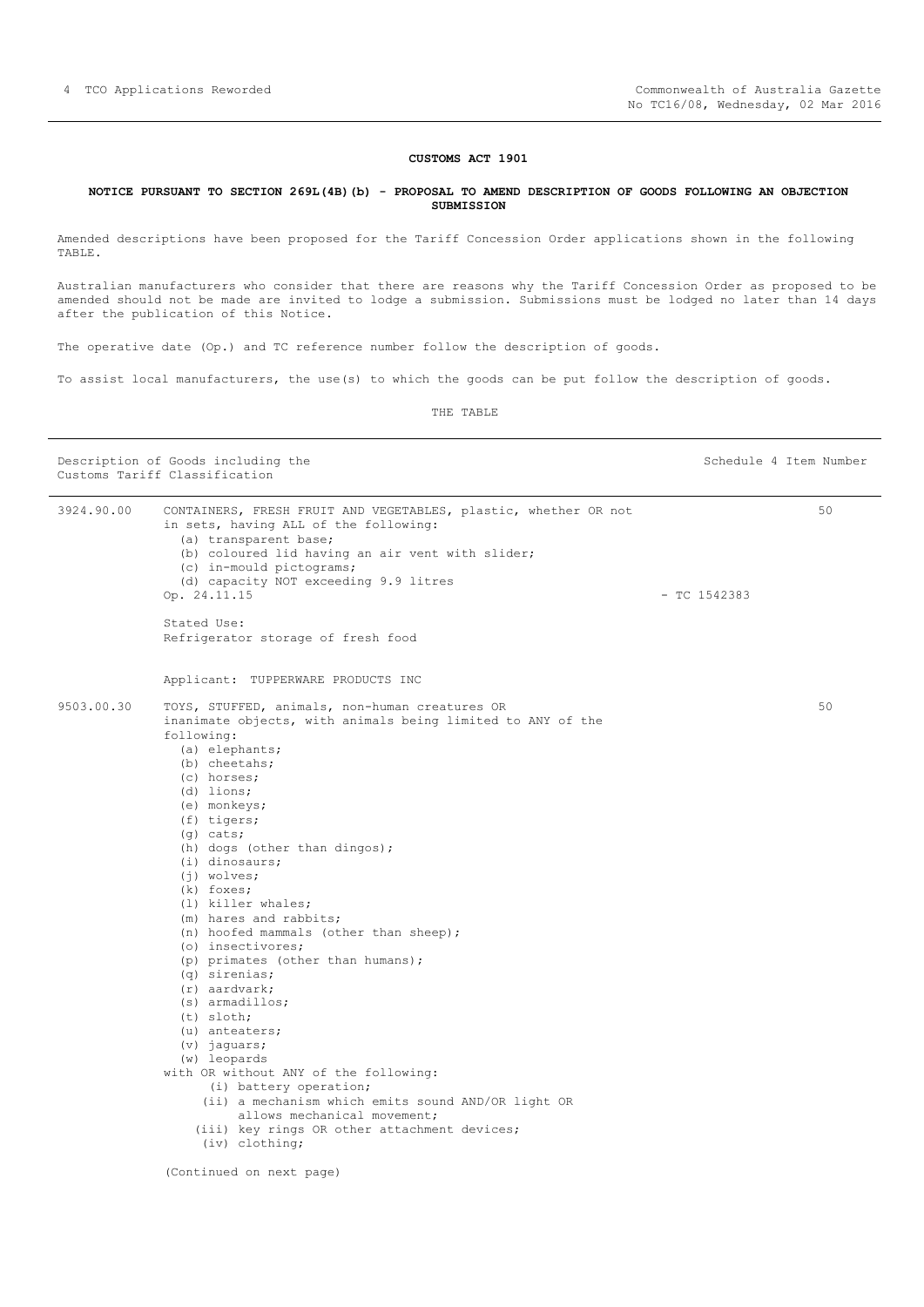Description of Goods including the Schedule 4 Item Number (Schedule 4 Item Number Customs Tariff Classification

(Continued from previous page) (v) flags; (vi) sporting equipment OR sporting accessories; (vii) ribbons; (viii) badges; (ix) goggles OR glasses; (x) magnets; (xi) pet OR animal accessories; (xii) emergency services accessories  $\sigma$   $\sigma$ . 27.10.15 - TC 1540096 Stated Use: Amusement of children Applicant: C.A. AUSTRALIA PTY LTD 9503.00.30 TOYS, STUFFED, with OR without key rings OR other attachment devices, being ANY of the following: (a) octopuses; (b) fish; (c) seals; (d) dolphins; (e) sharks; (f) whales Op. 27.10.15 - TC 1540097 Stated Use: Amusement of children Applicant: C.A. AUSTRALIA PTY LTD 50 9503.00.30 TOYS, STUFFED, with OR without key rings OR other attachment devices, non-human OR non-animal creatures OR inanimate objects, being ANY of the following: (a) food, including processed, packaged AND fresh food; (b) toiletries; (c) cleaning products; (d) health products; (e) beauty products AND toiletries; (f) household appliances; (g) kitchen supplies; (h) clothing AND footwear; (i) stationery; (j) jewellery Op. 27.10.15 - TC 1540098 Stated Use: Amusement for children Applicant: C.A. AUSTRALIA PTY LTD 50 9503.00.30 TOYS, STUFFED, animals, non-human creatures OR objects, NOT greater than 15 cm in length, with attached key ring OR other attachment devices, NOT being ANY of the following: (a) native Australian fauna; (b) turtles; (c) lambs; (d) teddy bears  $\sigma$ . 27.10.15 - TC 1540099 Stated Use: Decoration of objects to which they are clipped 50

Applicant: C.A. AUSTRALIA PTY LTD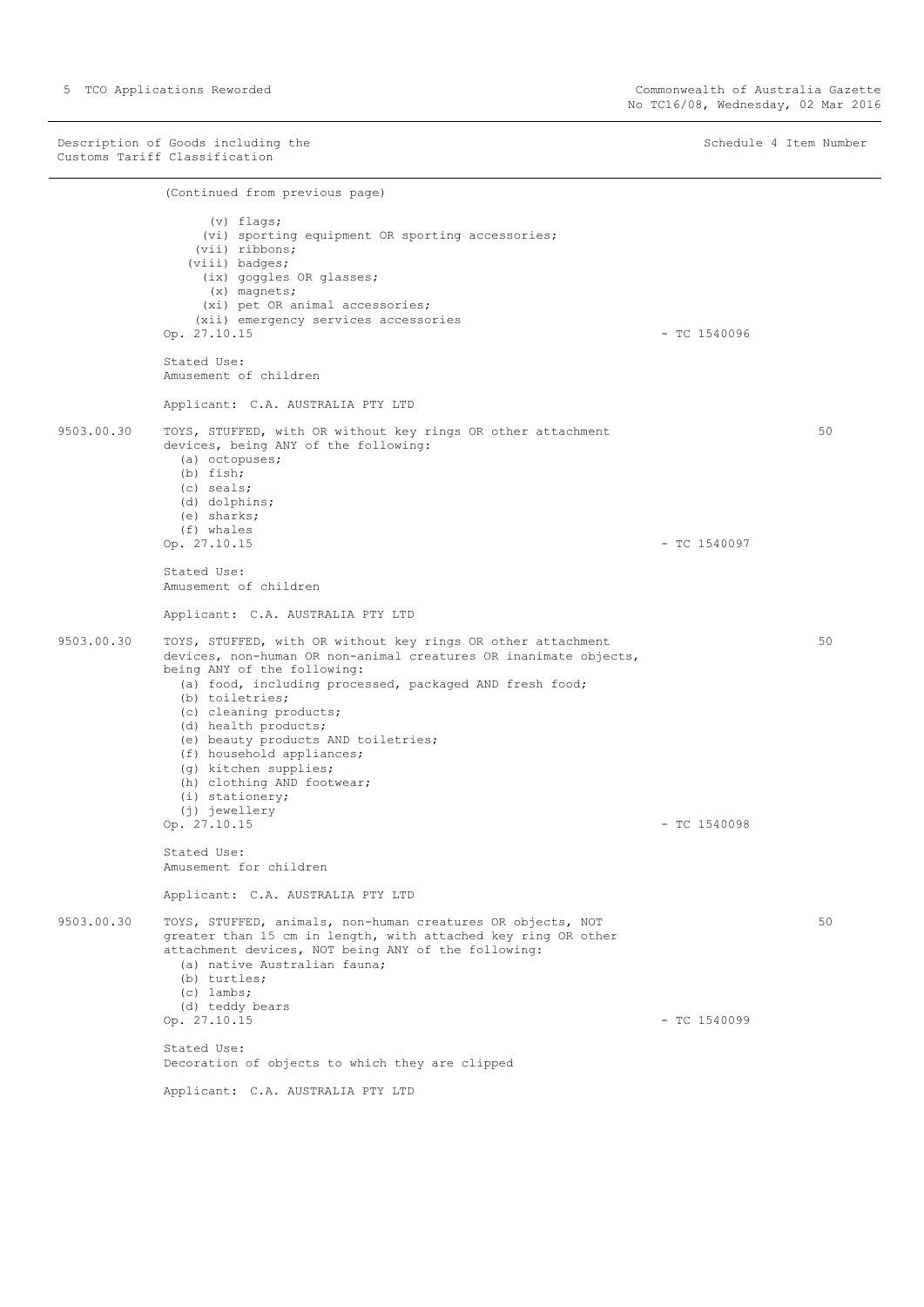# **CUSTOMS ACT 1901 - NOTICE PURSUANT TO SECTION 269R(1) - TARIFF CONCESSION ORDERS MADE**

<span id="page-5-0"></span>Tariff Concession Orders have been made for the goods described in the following TABLE.

The operative date (Op.) and TC reference No. follow the description of goods.

Local manufacturers of substitutable goods may request the revocation of TCOs at any time.

| Description of Goods including the<br>Customs Tariff Classification |                                                                                                                                                                                                                                                                                                                                                                                                                                                                                                                                                                                                                                                                                                                                                                                                                                                                   |                    | Schedule 4 Item Number<br>Last Date of Effect |    |
|---------------------------------------------------------------------|-------------------------------------------------------------------------------------------------------------------------------------------------------------------------------------------------------------------------------------------------------------------------------------------------------------------------------------------------------------------------------------------------------------------------------------------------------------------------------------------------------------------------------------------------------------------------------------------------------------------------------------------------------------------------------------------------------------------------------------------------------------------------------------------------------------------------------------------------------------------|--------------------|-----------------------------------------------|----|
| 4819.20.00                                                          | CARTONS, duplex coated grey back paperboard, flat packed, with<br>OR without tissue elevator perforations, having ALL of the<br>following:<br>(a) printed on outside;<br>(b) access hole perforations;<br>(c) clear plastic film on underside of access hole<br>Op. 09.12.15                                                                                                                                                                                                                                                                                                                                                                                                                                                                                                                                                                                      | Dec. date 29.02.16 | $-$ TC 1544344                                | 50 |
| 6806.90.90                                                          | BOARD, having EITHER of the following:<br>(a) calcium silicate content NOT less than 60%;<br>(b) combined wollastonite AND quartz content NOT less than 40%<br>Op. 13.11.15                                                                                                                                                                                                                                                                                                                                                                                                                                                                                                                                                                                                                                                                                       | Dec. date 29.02.16 | $-$ TC 1541545                                | 50 |
| 6810.99.00                                                          | PANELS, artificial stone being polyester resin AND crushed<br>marble stone, having BOTH of the following:<br>(a) polyurethane foam insulated backing;<br>(b) dovetail connections<br>Op. 04.12.15                                                                                                                                                                                                                                                                                                                                                                                                                                                                                                                                                                                                                                                                 | Dec. date 29.02.16 | $-$ TC 1543318                                | 50 |
| 8404.20.00                                                          | STEAM TURBINE POWER PLANT CONDENSERS, air cooled, finned<br>tube, having ALL of the following:<br>(a) NOT less than 15 tube bundles;<br>(b) NOT less than 150 tubes per bundle;<br>(c) tube bundle length NOT less than 11 500 mm;<br>(d) operating temperature NOT less than 110 degrees C;<br>(e) heat exchanger capacity NOT less than 40 000 kW;<br>(f) auxiliary equipment being NOT less than 8 of the<br>following;<br>$(i)$ condensate tank;<br>(ii) steam duct;<br>(iii) sparse tank;<br>(iv) pipelines AND/OR hoses with OR without<br>fittings;<br>$(v)$ drainers;<br>$(vi)$ cleaners;<br>(vii) dump plate;<br>(viii) vacuum pumps;<br>(ix) wind wall sheet;<br>(x) heat exchanger steel bottom structure;<br>(xi) walkways AND ladders AND stairs;<br>$(xii)$ valves;<br>(xiii) rupture discs;<br>(xiv) electrical cable AND fittings<br>Op. 16.11.15 | Dec. date 29.02.16 | $-$ TC 1541700                                | 50 |
| 8404.20.00                                                          | STEAM TURBINE POWER PLANT CONDENSERS, air cooled, finned tube,<br>gas to air AND/OR water to air, having ALL of the following:<br>(a) NOT less than 15 tube bundles;<br>(b) NOT less than 150 tubes per bundle;<br>(c) tube bundle length size NOT less than 11 500 mm;<br>(d) operating temperature NOT less than 110 degrees C;<br>(e) heat exchanged capacity NOT less than 40 000 kW<br>Op. 16.11.15                                                                                                                                                                                                                                                                                                                                                                                                                                                          | Dec. date 29.02.16 | $-$ TC 1541703                                | 50 |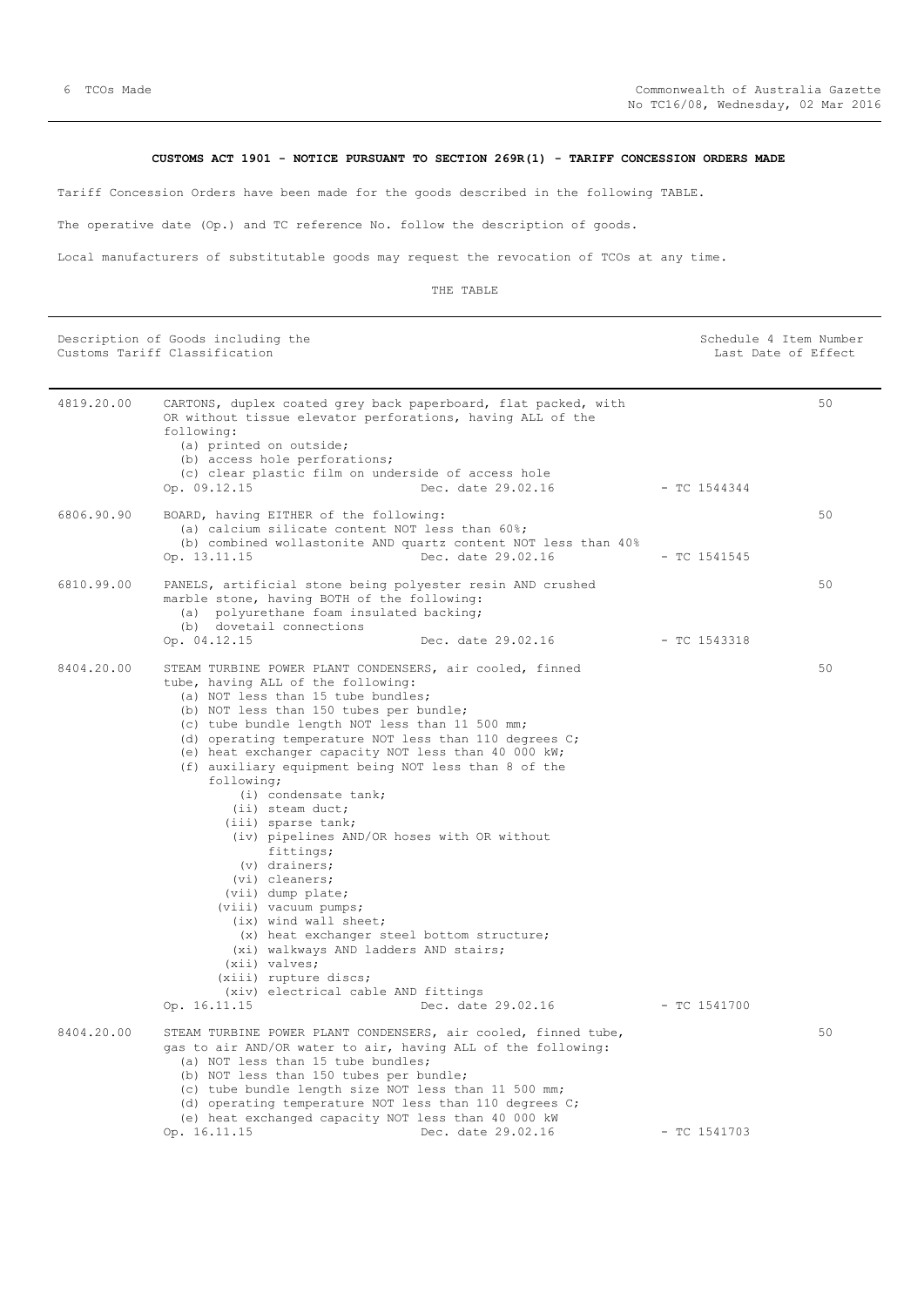Description of Goods including the Schedule 4 Item Number (Schedule 4 Item Number Customs Tariff Classification and the control of the control of the control of Effect Date of Effect

-

| 8428.90.00 |                                                 | SHIP LOADERS, mobile tower, electrically operated, capacity NOT<br>greater than 1 500 tonnes per hour, consisting ALL of the |                | 50 |
|------------|-------------------------------------------------|------------------------------------------------------------------------------------------------------------------------------|----------------|----|
|            | following:                                      |                                                                                                                              |                |    |
|            | (a) rail mounted supported mobile platform;     |                                                                                                                              |                |    |
|            |                                                 | (b) bucket elevator with take-off from mobile conveyor;                                                                      |                |    |
|            | (c) intermediate conveyor;                      |                                                                                                                              |                |    |
|            | (d) boom assembly having BOTH of the following: |                                                                                                                              |                |    |
|            | mechanism;                                      | (i) wire rope winch luffing AND mechanical slewing                                                                           |                |    |
|            | chute,                                          | (ii) boom conveyor with dust removal system AND discharge                                                                    |                |    |
|            | (e) control system;                             |                                                                                                                              |                |    |
|            | (f) operator cab;                               |                                                                                                                              |                |    |
|            | (q) ship loader mounted twin cable reelers      |                                                                                                                              |                |    |
|            | Op. 23.10.15                                    | Dec. date 25.02.16                                                                                                           | $-$ TC 1539884 |    |
| 8479.89.90 | METAL BAR AND WIRE PULLING AND LOOPING MACHINES |                                                                                                                              |                | 50 |
|            | Op. 07.12.15                                    | Dec. date 29.02.16                                                                                                           | $-$ TC 1543838 |    |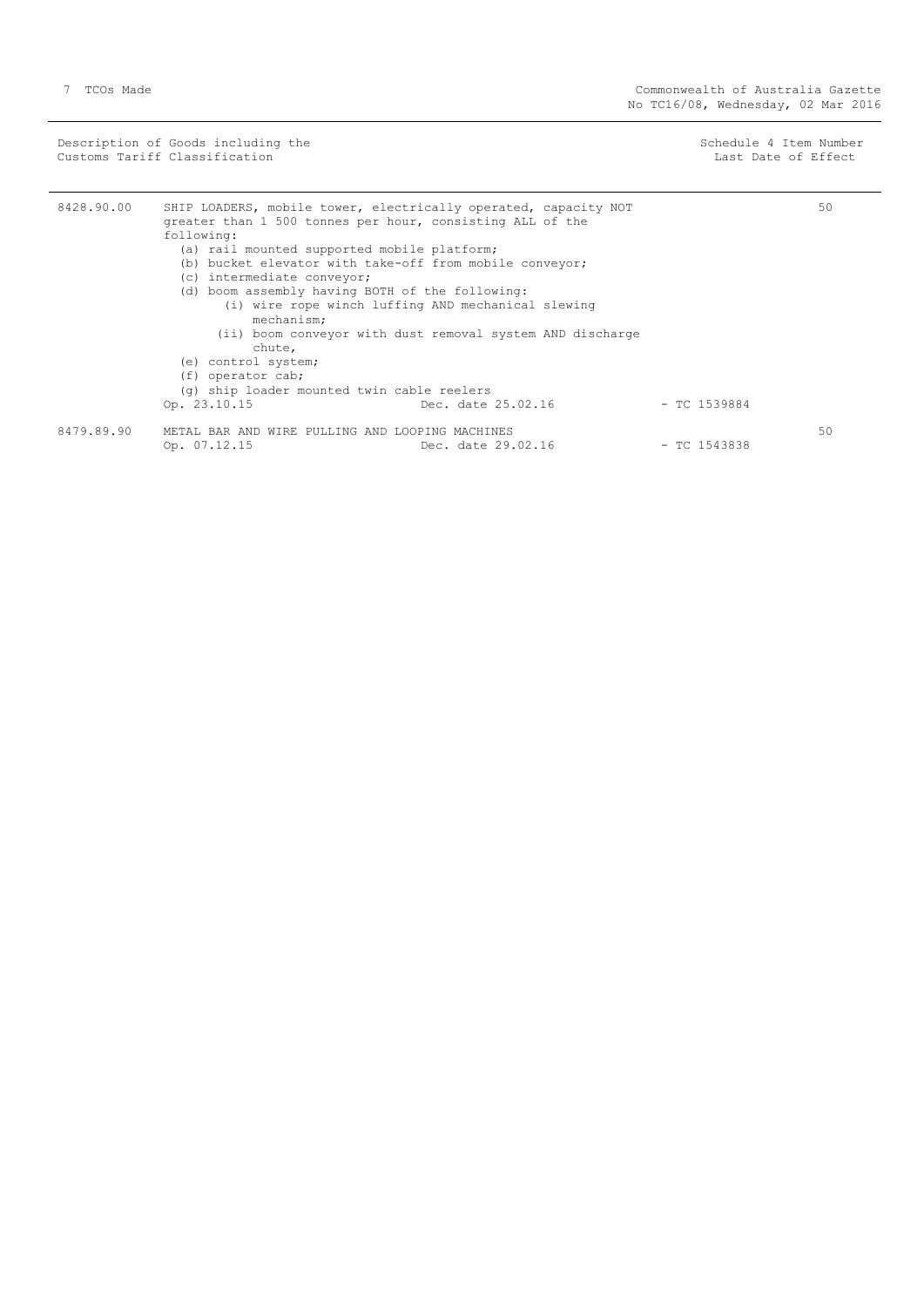8 Comptroller-General of Customs Initiated - Intention to Revoke Inadequate Description

<span id="page-7-0"></span>It is intended to revoke the Tariff Concession Orders for the goods described in the following TABLE.

The delegate of the Comptroller-General of Customs has declared the intention, subject to s.269SD(1AA), to make orders revoking the TCOs in the table below with effect from 29 February 2016. On 29 February 2016, the Comptroller-General's delegate formed the belief in respect of the TCOs, that if the TCOs were not in force on that day, and applications for the TCOs were made on that day, the Comptroller-General of Customs would not have made the TCOs.

The intention to revoke is because the delegate has formed a belief that the wording of the TCOs does not contain a full description of the goods.

Interested parties are invited to provide, by close of business Wednesday 30 March 2016, written reasons why one or both of the TCOs should not be revoked.

Contact: email [tarcon@border.gov.au,](mailto:tarcon@border.gov.au) or telephone 02 6264 1946.

THE TABLE

Description of Goods including the Schedule 4 Item Number (Schedule 4 Item Number (Schedule 4 Item Number (Schedule 4 Item Number (Schedule 4 Item Number (Schedule 4 Item Number (Schedule 4 Item Number (Schedule 4 Item Num Customs Tariff Classification 7228.30.90 BARS OR RODS, high alloy steel, annealed AND peeled, complying with British Standard 970-3:1991 (BS 970-3:1991) Grade 655M13, having ALL of the following: (a) sulphur AND phosphorous content NOT greater than 0.01%; (b) molybdenum content NOT greater than 0.20%; (c) grain size NOT less than 6.0, complying to American Society for Testing and Materials standard E112-13  $(ASTM \t F112-13);$  (d) etch testing complying with American Society for Testing and Materials standard E381-01 (ASTM E381-01), being evaluated for S, R and C ratings to plate 1, having ratings NOT greater than S1, R1, C1; (e) tested to German Institute for Standardisation 50 602 (DIN 50 602) method K4, with the maximum overall total index of 20 according to table 7 of the standard Op. 16.09.14 Dec. date 11.02.15 - TC 1432916  $50$ 7310.29.00 TINS, PACKAGING, printed, with or without hinged lid, capacity NOT greater than 3.5 kg<br>Op. 26.11.08 Dec. date 27.02.09 - TC 0841237 50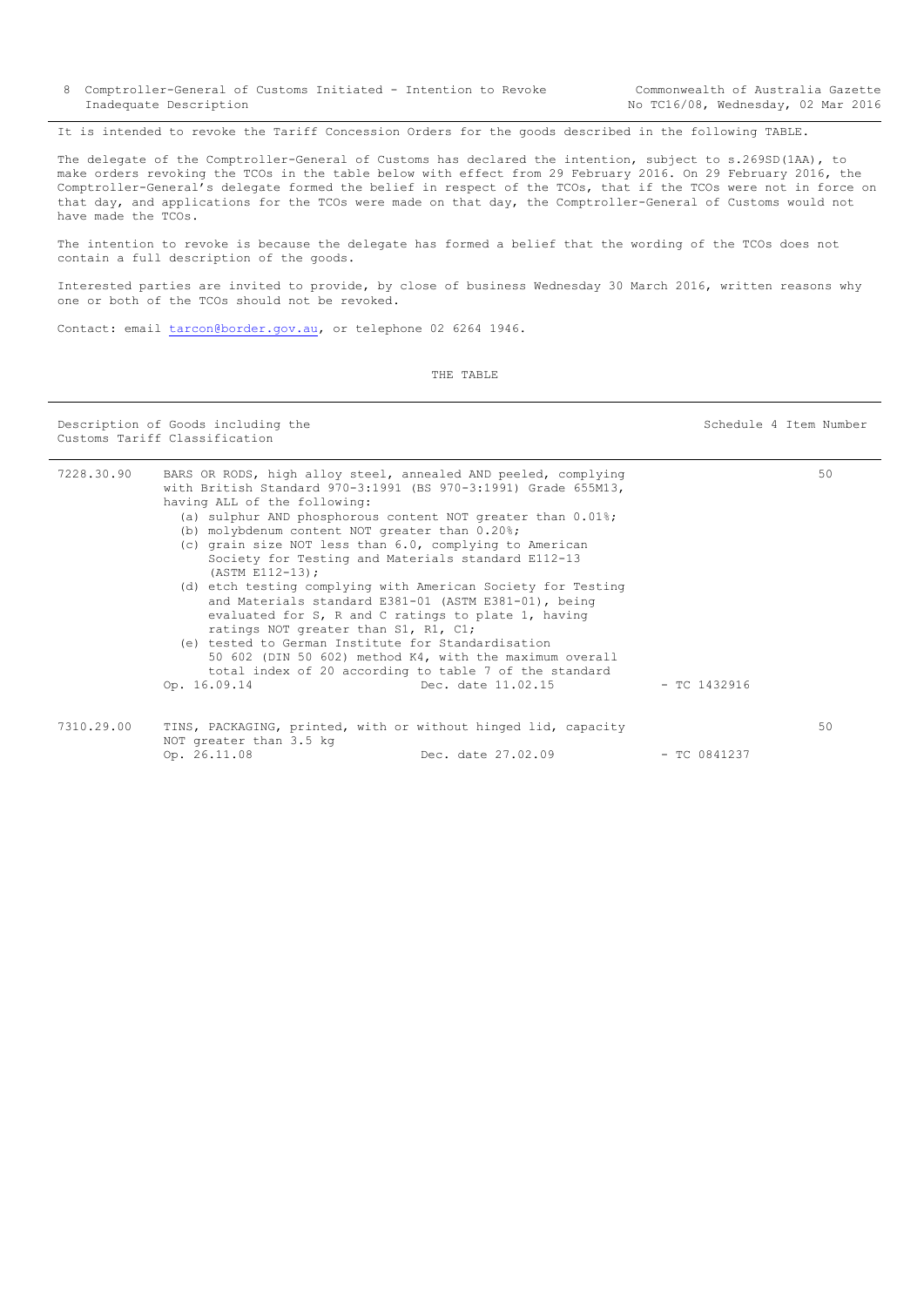# **CUSTOMS ACT 1901**

#### **CANCELLATION OF THE INTENTION TO REVOKE**

<span id="page-8-0"></span>The intention to revoke the Tariff Concession Orders for goods described in the following TABLE has been cancelled.

THE TABLE

Description of Goods including the Schedule 4 Item Number (Schedule 4 Item Number Customs Tariff Classification

| 8426.12.00 |                                    | STRADDLE CARRIERS, SHIPPING CONTAINER LIFTING AND TRANSPORTING, |                | 50 |
|------------|------------------------------------|-----------------------------------------------------------------|----------------|----|
|            |                                    | incorporating a telescoping OR twin spreader, having ALL of the |                |    |
|            | following:                         |                                                                 |                |    |
|            | (a) NOT less than 6 wheels;        |                                                                 |                |    |
|            |                                    | (b) maximum lifting capacity NOT less than 50 t;                |                |    |
|            | with a 40 t load;                  | (c) maximum travelling speed NOT less than 25 km/h              |                |    |
|            |                                    | (d) maximum hoisting speed NOT less than 20 m/min;              |                |    |
|            |                                    | (e) maximum lifting height NOT less than 6 300 mm;              |                |    |
|            | (f) weight NOT less than 46 t;     |                                                                 |                |    |
|            |                                    | (q) power output NOT less than 272 kW at 2 100 rpm              |                |    |
|            | Op. 15.11.11                       | Dec. date 26.03.12                                              | $-$ TC 1138159 |    |
| 8426.19.00 |                                    | CRANES, RUBBER TYRED GANTRY, quayside, having ALL of the        |                | 50 |
|            | following:                         |                                                                 |                |    |
|            | (a) automatic steering system;     |                                                                 |                |    |
|            | (b) container verification system; |                                                                 |                |    |
|            | (c) electrical anti-sway system;   |                                                                 |                |    |
|            |                                    | (d) lift capacity under spreader NOT less than 40.0 ton;        |                |    |
|            | (e) 8 x 4-wheel drive tyres        |                                                                 |                |    |
|            | Op. 18.04.06                       | Dec. date 01.09.06                                              | $-$ TC 0607100 |    |
| 8426.41.00 |                                    | CRANES, ROUGH TERRAIN, having a maximum safe working load as    |                | 50 |
|            |                                    | defined in AS 1418.5-1990, NOT less than 35 000 kg              |                |    |
|            | Op. 16.06.98                       | Dec. date 28.08.98                                              | $-$ TC 9805170 |    |
| 8427.20.00 | LOG YARDERS                        |                                                                 |                | 50 |
|            | Op. 14.11.02                       | Dec. date 31.01.03                                              | $-$ TC 0210920 |    |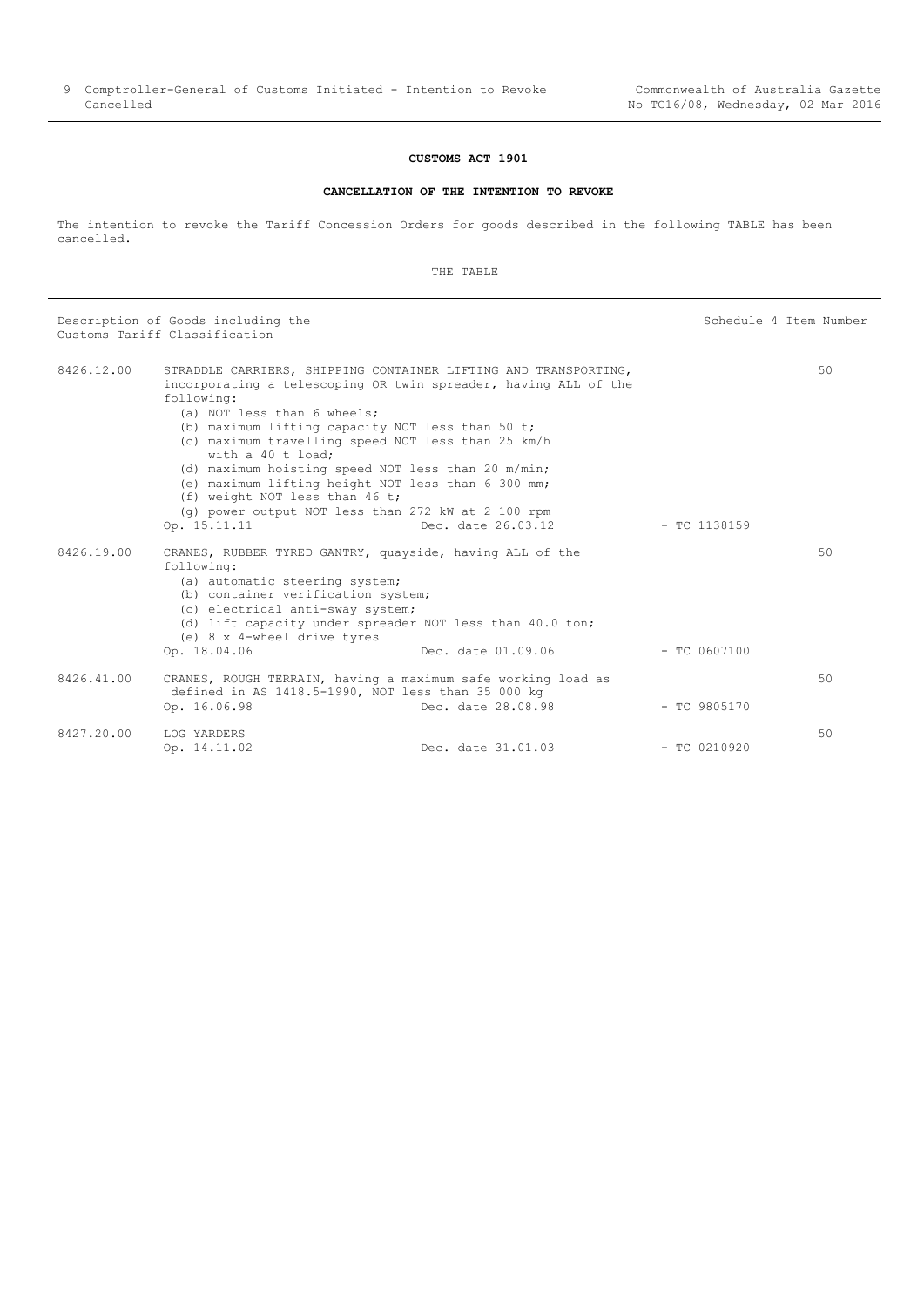#### **CUSTOMS ACT 1901**

#### <span id="page-9-0"></span>**NOTICE PURSUANT TO SECTION 269SE(2) - TARIFF CONCESSION ORDER REVOCATION AT THE INITIATIVE OF COMPTROLLER-GENERAL OF CUSTOMS**

The Tariff Concession Orders listed in THE TABLE below have has not been used for at least 2 years and have been revoked under Section 269SD(1A). In transit provisions apply. The intention to revoke these orders was notified in Gazette TC 16/03 dated 27 January 2016.

Contact: Phone 02 6275 6534, or email [tarcon@border.gov.au.](mailto:tarcon@border.gov.au)

| Description of Goods including the<br>Customs Tariff Classification |                                                                                                                                                                                                                                                                                                                                                                             |                    |                | Schedule 4 Item Number<br>Last Date of Effect |
|---------------------------------------------------------------------|-----------------------------------------------------------------------------------------------------------------------------------------------------------------------------------------------------------------------------------------------------------------------------------------------------------------------------------------------------------------------------|--------------------|----------------|-----------------------------------------------|
| 8421.29.00                                                          | OIL TREATMENT PLANT, CLAY FILTRATION, comprising ALL of the<br>following:<br>(a) inlet strainer;<br>(b) clay treatment columns;<br>(c) inlet pump;<br>(d) heat exchanger;<br>(e) pressure relief valve;<br>(f) storage tanks;<br>(q) blower;<br>(h) discharge pump;<br>(i) piping and valving;<br>$(i)$ control panel;<br>(k) knockout pot;<br>(1) scrubber<br>Op. 23.10.09 | Dec. date 22.01.10 | $-$ TC 0940034 | 50<br>23.02.16                                |
| 8421.29.00                                                          | ULTRAFILTRATION MACHINES, SINGLE USE TANGENTIAL FLOW FILTRATION,<br>skid mounted, with OR without filter membrane<br>Op. 21.12.11                                                                                                                                                                                                                                           | Dec. date 26.03.12 | $-$ TC 1142196 | 50<br>23.02.16                                |
| 8421.39.00                                                          | WASTEWATER ODOUR CONTROL PLANT, comprising ALL of the following:<br>$(a)$ scrubbers;<br>$(b)$ ducts;<br>$(c)$ fans:<br>(d) chemical dosers;<br>(e) filters;<br>$(f)$ stacks;<br>$(q)$ electrical instrumentation modules and/or controllers;<br>(h) tanks;<br>(i) odour controllers<br>Op. 24.08.09                                                                         | Dec. date 06.11.09 | $-$ TC 0930935 | 50<br>23.02.16                                |
| 8421.39.00                                                          | CHEMICAL HANDLING AND ISOLATION CHAMBER MACHINES, programmable<br>logic controlled, having ALL of the following:<br>(a) single OR multiple chambers;<br>(b) glove ports;<br>(c) filters;<br>(d) airlocks                                                                                                                                                                    |                    |                | 50<br>23.02.16                                |
|                                                                     | Op. 27.06.12                                                                                                                                                                                                                                                                                                                                                                | Dec. date 12.09.12 | $-$ TC 1222257 |                                               |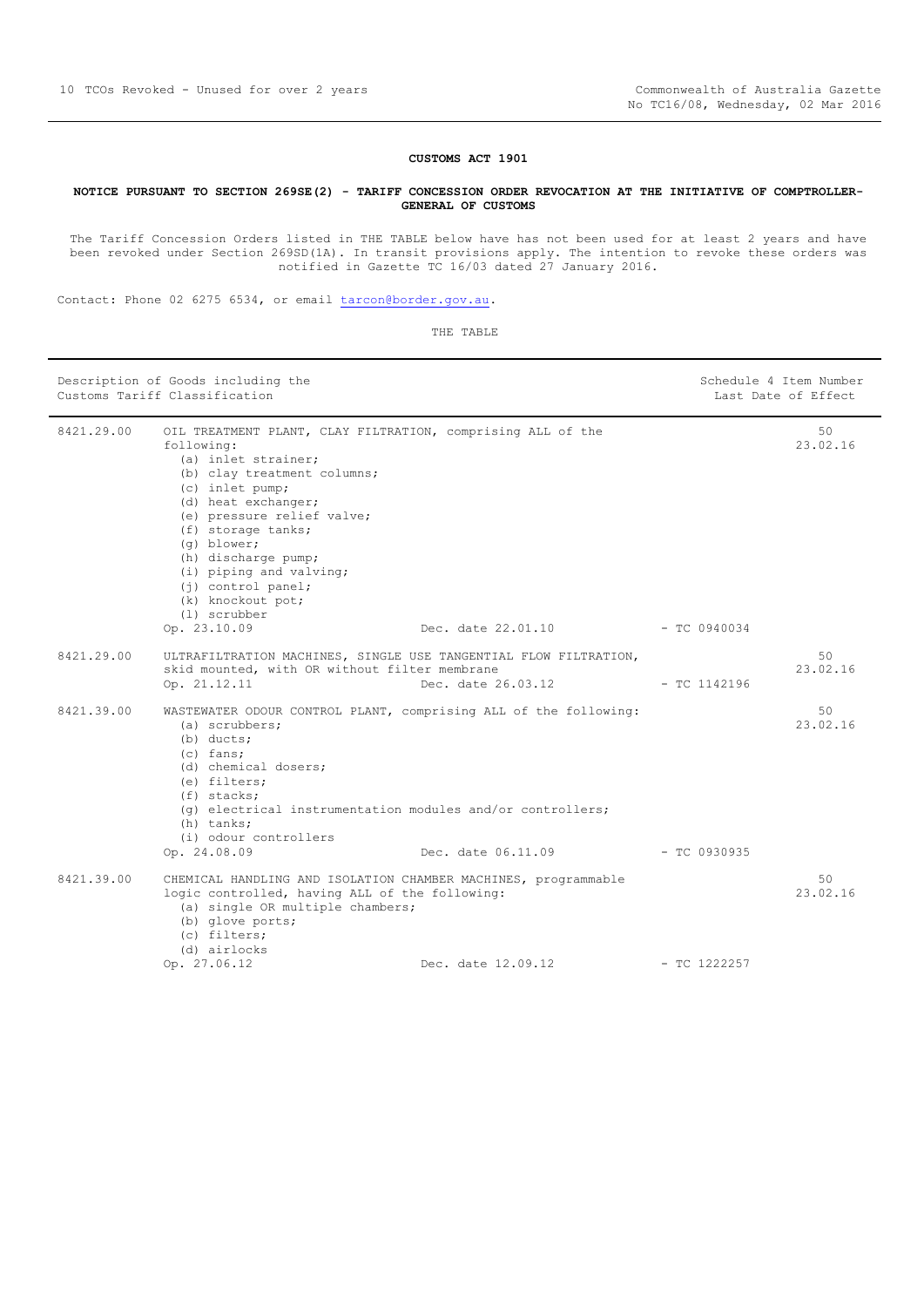| Description of Goods including the<br>Customs Tariff Classification |                                                                                                                                                                                                                                                                                                                                                        |                                                                  | Schedule 4 Item Number<br>Last Date of Effect |                |
|---------------------------------------------------------------------|--------------------------------------------------------------------------------------------------------------------------------------------------------------------------------------------------------------------------------------------------------------------------------------------------------------------------------------------------------|------------------------------------------------------------------|-----------------------------------------------|----------------|
| 8421.99.00                                                          | following:<br>(a) inlet devices;<br>(b) perforated distribution baffles;<br>(c) plate pack coalescers;<br>(d) mesh pads                                                                                                                                                                                                                                | PARTS, MEDIUM PRESSURE SEPARATOR, OIL AND GAS, being ANY of the  |                                               | 50<br>23.02.16 |
|                                                                     | Op. 29.08.08                                                                                                                                                                                                                                                                                                                                           | Dec. date 21.11.08                                               | $-$ TC 0828808                                |                |
| 8422.30.90                                                          | the following:<br>(a) product fillers and/or valve inserters and/or vacuum<br>crimpers;<br>(b) valve elevators;<br>(c) valve sorters;<br>(d) cap sorters;                                                                                                                                                                                              | FILLER AND CAPPER LINE, aerosol containers, comprising ALL of    |                                               | 50<br>23.02.16 |
|                                                                     | (e) cappers<br>Op. 09.08.05                                                                                                                                                                                                                                                                                                                            | Dec. date 21.10.05                                               | $-$ TC 0510512                                |                |
|                                                                     |                                                                                                                                                                                                                                                                                                                                                        |                                                                  |                                               |                |
| 8422.30.90                                                          | CAPPERS, AEROSOL CONTAINER, orientation<br>Op. 06.02.06                                                                                                                                                                                                                                                                                                | Dec. date 18.04.06 - TC 0603414                                  |                                               | 50<br>23.02.16 |
|                                                                     |                                                                                                                                                                                                                                                                                                                                                        |                                                                  |                                               |                |
| 8422.30.90                                                          | BOTTLE WASHING, DRYING, CAPSULING AND LABELLING MACHINES,<br>champagne and/or wine, capable of ALL of the following:<br>(a) washing and drying bottle exteriors;<br>(b) bottle orientation;<br>(c) dispensing of either a foil, plastic or tin capsule;<br>spinning;<br>(e) multiple labelling;<br>(f) capacity NOT greater than 3000 bottles per hour | (d) applying capsules by means of pleating, heat shrinking or    |                                               | 50<br>23.02.16 |
|                                                                     | Op. 29.02.08                                                                                                                                                                                                                                                                                                                                           | Dec. date 16.05.08                                               | $-$ TC 0803408                                |                |
| 8423.30.00                                                          | WEIGHING AND MIXING AND METERING PLANT, RESIN, programmable<br>logic controlled, including ALL of the following:<br>(a) scales;<br>(b) metering valves;<br>(c) storage vessels with agitators;<br>$(d)$ pumps;<br>(e) support frame                                                                                                                    |                                                                  |                                               | 50<br>23.02.16 |
|                                                                     | Op. 27.03.12                                                                                                                                                                                                                                                                                                                                           | Dec. date 18.06.12 - TC 1210139                                  |                                               |                |
| 8423.30.00                                                          | the following:<br>(a) bag discharge station;<br>(b) dedusting system;<br>(c) metering valves;                                                                                                                                                                                                                                                          | WEIGHING AND METERING PREPARATION PLANT, RESIN, including ALL of |                                               | 50<br>23.02.16 |
|                                                                     | (d) weighing system<br>Op. 27.03.12                                                                                                                                                                                                                                                                                                                    | Dec. date 18.06.12                                               | $-$ TC 1210140                                |                |
| 8424.89.90                                                          | PLANT, MANUFACTURING, TEXTURE COATING, comprising ALL of the<br>following:<br>(a) motors;<br>(b) disperser;<br>$(c)$ tanks;<br>(d) filters                                                                                                                                                                                                             |                                                                  |                                               | 50<br>23.02.16 |
|                                                                     | Op. 16.11.05                                                                                                                                                                                                                                                                                                                                           | Dec. date 13.02.06                                               | $-$ TC 0516040                                |                |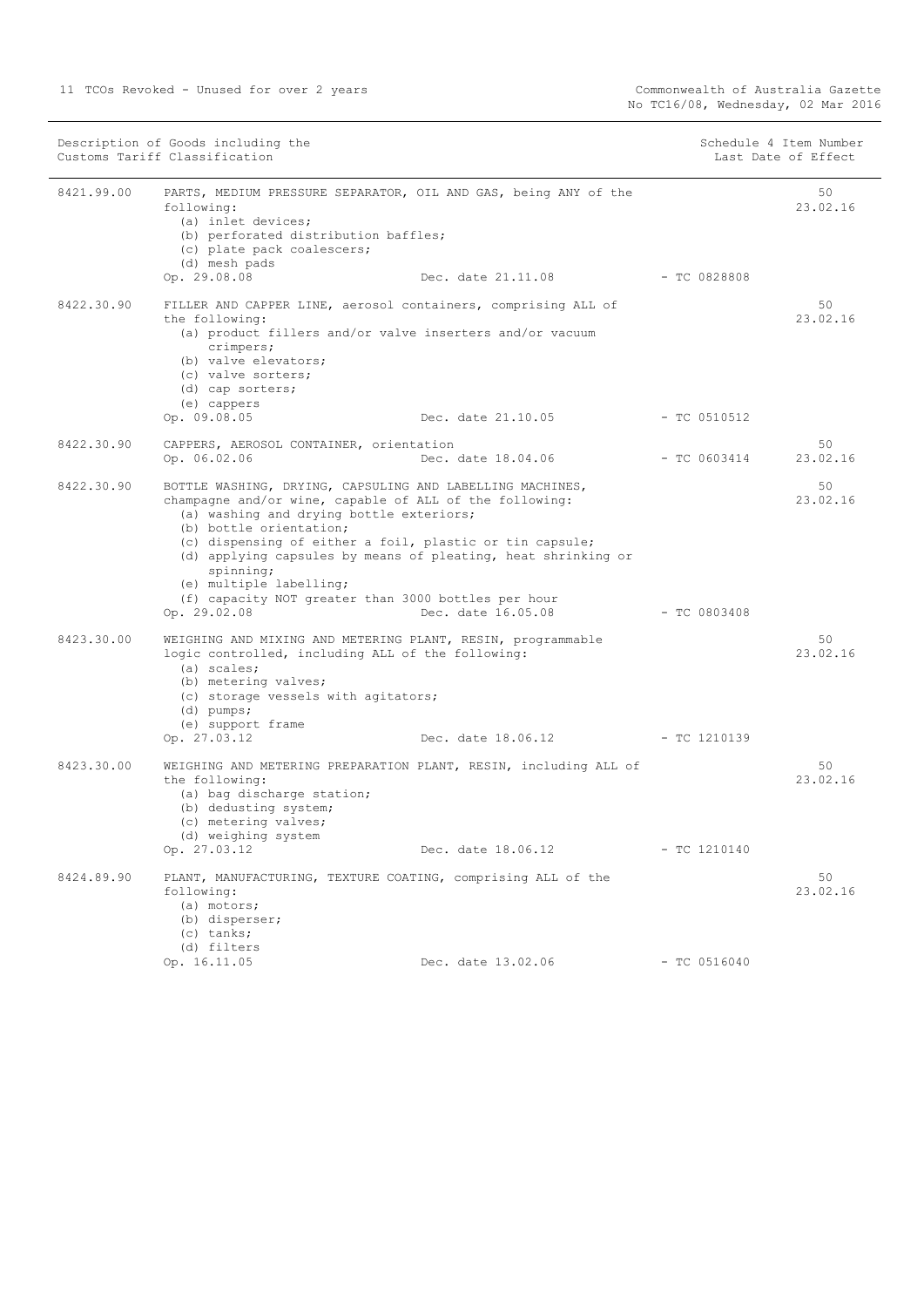Description of Goods including the Schedule 4 Item Number Schedule 4 Item Number

|            | Customs Tariff Classification                                                                                                                                                                                                                                                                                                                                                                                                                                                                                                                                                                                                                                                                                                                                                                                                                                                                             |                                 |                | Last Date of Effect |
|------------|-----------------------------------------------------------------------------------------------------------------------------------------------------------------------------------------------------------------------------------------------------------------------------------------------------------------------------------------------------------------------------------------------------------------------------------------------------------------------------------------------------------------------------------------------------------------------------------------------------------------------------------------------------------------------------------------------------------------------------------------------------------------------------------------------------------------------------------------------------------------------------------------------------------|---------------------------------|----------------|---------------------|
| 8424.89.90 | SPRAYERS, INSIDE CAN<br>Op. 12.12.06                                                                                                                                                                                                                                                                                                                                                                                                                                                                                                                                                                                                                                                                                                                                                                                                                                                                      | Dec. date 09.03.07              | $-$ TC 0619684 | 50<br>23.02.16      |
| 8424.89.90 | VACUUM CORE COATING LINES, PET FOOD, comprising ALL of the<br>following:<br>(a) weigh cells;<br>(b) liquid dosing units;<br>(c) paddle mixer<br>Op. 25.10.07                                                                                                                                                                                                                                                                                                                                                                                                                                                                                                                                                                                                                                                                                                                                              | Dec. date 25.01.08              | $-$ TC 0718291 | 50<br>23.02.16      |
| 8424.89.90 | APPLICATORS, GLASS SHEET, powder, interleaving<br>Op. 11.09.12                                                                                                                                                                                                                                                                                                                                                                                                                                                                                                                                                                                                                                                                                                                                                                                                                                            | Dec. date 03.12.12              | $-$ TC 1234712 | 50<br>23.02.16      |
| 8424.89.90 | VACUUM COATING SYSTEM, having ALL of the following:<br>(a) vacuum mixer;<br>(b) liquid dosing module;<br>(c) coating capacity NOT greater than 2 000 L;<br>(d) clean in place (CIP) operation;<br>(e) hot air sterilisation<br>Op. 15.01.13                                                                                                                                                                                                                                                                                                                                                                                                                                                                                                                                                                                                                                                               | Dec. date 03.04.13              | $-$ TC 1302043 | 50<br>23.02.16      |
| 8424.89.90 | DISPENSERS, glue dot, programmable, with vision correction<br>Op. 23.04.93                                                                                                                                                                                                                                                                                                                                                                                                                                                                                                                                                                                                                                                                                                                                                                                                                                | Dec. date 09.08.93              | - TC 9305370   | 50<br>23.02.16      |
| 8425.11.00 | DRUMS, LIFT, STORAGE AND RETRIEVAL WAREHOUSE DISTRIBUTION<br>SYSTEM, incorporating an electric motor<br>Op. 26.10.09                                                                                                                                                                                                                                                                                                                                                                                                                                                                                                                                                                                                                                                                                                                                                                                      | Dec. date 15.01.10 - TC 0940329 |                | 50<br>23.02.16      |
| 8425.19.00 | RIGGING KITS, HOOK AND LINE, consisting of ALL of the following:<br>(a) extension rods;<br>(b) hooks;<br>$(c)$ rings;<br>(d) toroidal seals;<br>(e) anchor line or secondary line;<br>$(f)$ main line;<br>(g) snatch block and pulleys;<br>(h) splitter balls;<br>$(i)$ grips;<br>$(j)$ clamp;<br>(k) telescopic arm;<br>(1) mirrors;<br>(m) cutters;<br>(n) scribers;<br>(o) tweezers;<br>(p) brush;<br>(q) cable ties;<br>$(r)$ torch;<br>(s) screwdriver;<br>(t) wire strops or wire slings;<br>(u) rope strops or rope slings;<br>(v shock cords;<br>$(w)$ seizers;<br>$(x)$ D shackles;<br>(y) wall nuts or wall stoppers;<br>(z) pitons;<br>(aa) screw anchors or screw eyes;<br>(ab) holders;<br>(ac) rubber door wedges;<br>(ad) door stop with eyes;<br>(ae) self adhesive anchor pads;<br>(af) karabiner screw gates;<br>(ag) suction pads or suction anchors;<br>(ah) backpack<br>Op. 17.12.08 | Dec. date 13.03.09              | $- TC 0844193$ | 50<br>23.02.16      |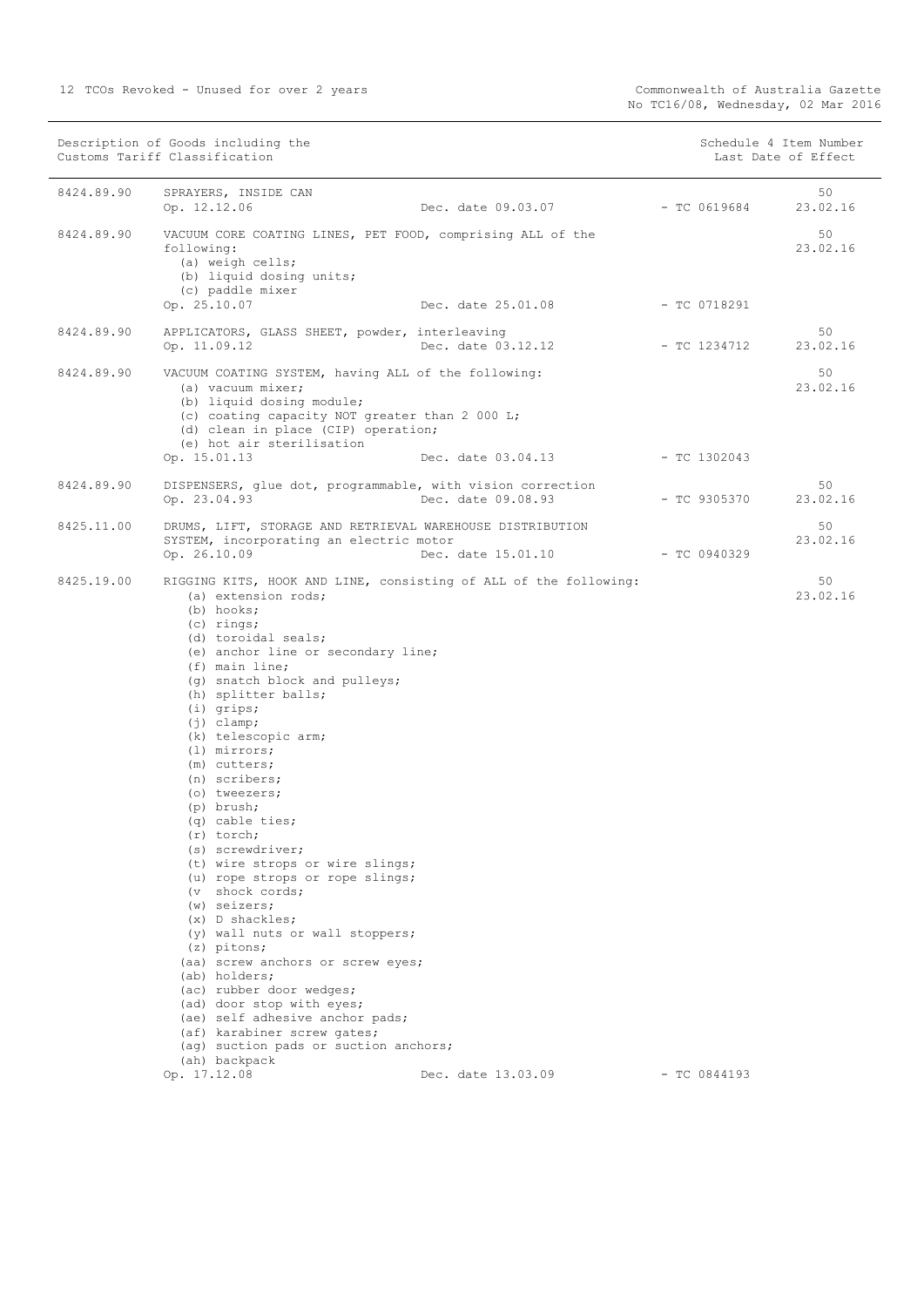|            | Description of Goods including the<br>Customs Tariff Classification                                                                                                                                                                                                                                                                                                                                                                                                                                                                                   |                                 | Schedule 4 Item Number<br>Last Date of Effect |
|------------|-------------------------------------------------------------------------------------------------------------------------------------------------------------------------------------------------------------------------------------------------------------------------------------------------------------------------------------------------------------------------------------------------------------------------------------------------------------------------------------------------------------------------------------------------------|---------------------------------|-----------------------------------------------|
| 8425.19.00 | RIGGING KITS, HOOK AND LINE, including ALL of the following:<br>(a) anchors;<br>$(b)$ clamps;<br>(c) collapsible pole;<br>(d) gates;<br>$(e)$ grips;<br>$(f)$ hooks;<br>(g) hook setter;<br>$(h)$ line;<br>(i) line puller;<br>$(j)$ mirror;<br>$(k)$ pads;<br>$(1)$ reel;<br>(m) reel bag;<br>(n) rope loops;<br>(o) slings;<br>(p) seizers;<br>(q) shock cord;<br>$(r)$ sling webbing;<br>(s) snatch block and/or pulley;<br>(t) splitter ball;<br>(u) suction cup bridge;<br>$(v)$ wedges;<br>(w) wire sling<br>Dec. date 09.10.09<br>Op. 20.07.09 | $-$ TC 0925753                  | 50<br>23.02.16                                |
| 8425.39.00 | OIL AND/OR GAS FIELD EQUIPMENT WINCHING MACHINES, containerised<br>steel frame enclosed, including ALL of the following:<br>(a) winch drums;<br>(b) enclosed operator cabin;<br>(c) diesel engine;                                                                                                                                                                                                                                                                                                                                                    |                                 | 50<br>23.02.16                                |
|            | (d) control panel;<br>(e) removable heat AND noise insulation panels<br>Dec. date 23.09.13<br>Op. 11.07.13                                                                                                                                                                                                                                                                                                                                                                                                                                            | $-$ TC 1323654                  |                                               |
| 8426.12.00 | RAIL TRACK LAYERS AND REMOVERS<br>Dec. date 20.09.04<br>Op. 13.07.04                                                                                                                                                                                                                                                                                                                                                                                                                                                                                  | $-$ TC 0407034                  | 50<br>23.02.16                                |
| 8426.99.00 | CRANES, SLEWING, mobile, trailer mounted, having ALL of the<br>following:<br>(a) crane maximum lifting capacity NOT less than 150 tonne;<br>(b) crane maximum radius NOT less than 56 m;<br>(c) crane maximum height NOT less than 140 m;<br>(d) hydraulic luffing;<br>(e) hydraulic telescopic boom extension<br>Op. 20.12.10<br>Dec. date 16.03.11                                                                                                                                                                                                  | $-$ TC 1055442                  | 50<br>23.02.16                                |
| 8426.99.00 | CRANES, EQUILIBRIUM, BULK MATERIAL HANDLING, having ALL of<br>the following:<br>(a) closed loop swing system;<br>(b) slewing capacity of 360 degrees;<br>(c) parallelogram boom length NOT less than 13 000 mm;<br>(d) maximum lift load capacity NOT less than 12 tonnes<br>Dec. date 11.04.12<br>Op. 17.01.12                                                                                                                                                                                                                                       | $-$ TC 1202070                  | 50<br>23.02.16                                |
| 8427.10.00 | WORKS TRUCKS, SIDELOADER, GLASS HANDLING, sheets AND/OR packs,<br>multi-directional, having a load capacity exceeding 3 tonnes and<br>NOT greater than 25 tonnes<br>Op. 09.03.07<br>Dec. date 02.07.07                                                                                                                                                                                                                                                                                                                                                | $-$ TC 0703742                  | 50<br>23.02.16                                |
| 8427.20.00 | HAULERS, ANODE, comprising ALL of the following:<br>(a) prime mover;<br>(b) anode carrying table;<br>(c) articulated steering;<br>(d) diesel engine<br>Op. 31.08.05                                                                                                                                                                                                                                                                                                                                                                                   | Dec. date 18.11.05 - TC 0511362 | 50<br>23.02.16                                |
| 8427.20.00 | FORKLIFTS, VARIABLE REACH, having ALL of the following:<br>(a) maximum lifting load capacity NOT less than 16 000 kg<br>at 1 200 mm height;<br>(b) maximum lift height NOT less than 6 000 mm;<br>(c) maximum boom extension NOT greater than 2 500 mm<br>Op. 28.06.07<br>Dec. date 07.09.07                                                                                                                                                                                                                                                          | $-$ TC 0710102                  | 50<br>23.02.16                                |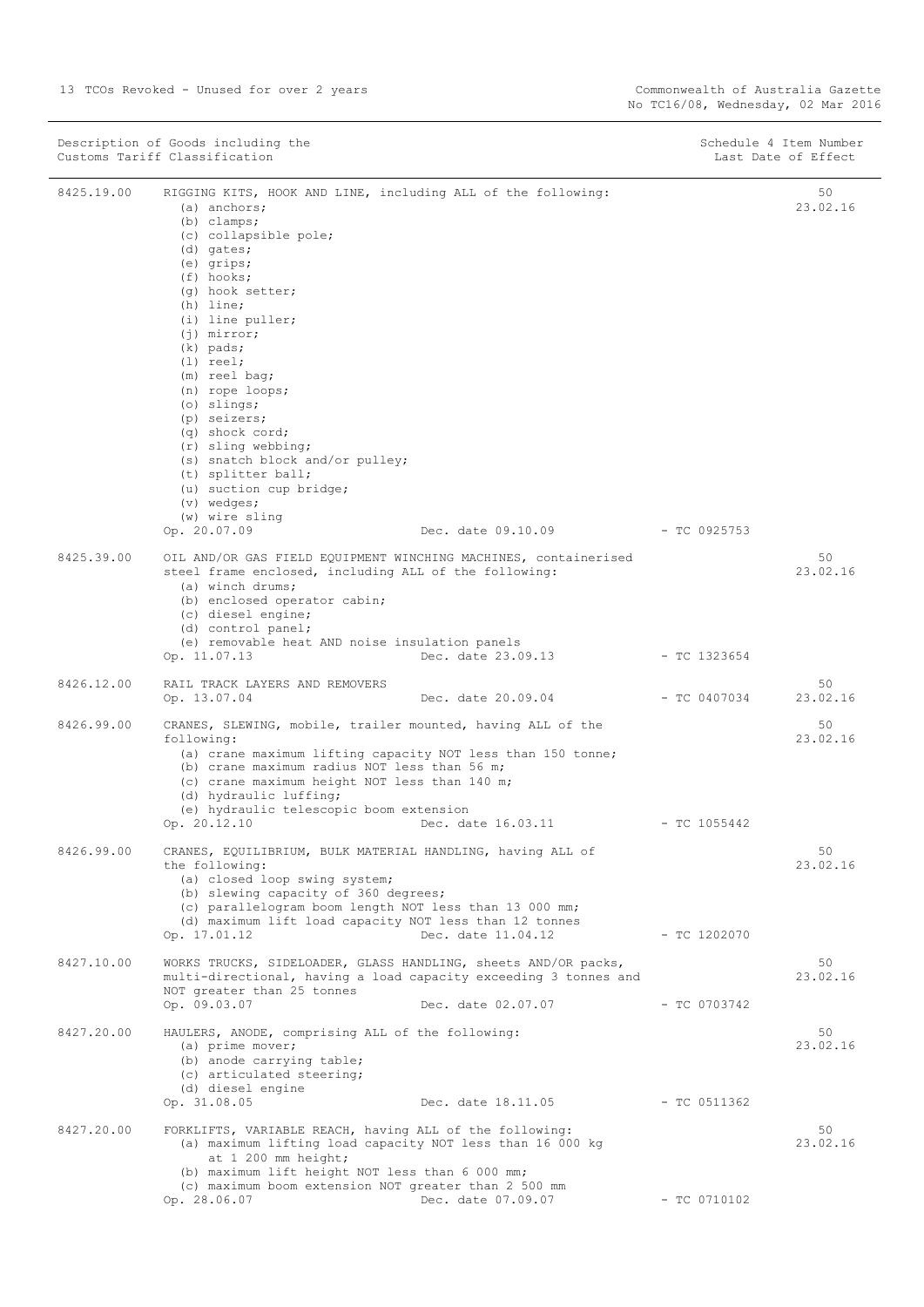|            | Description of Goods including the<br>Customs Tariff Classification                                                                                                                                                                                                                                                                                       |                | Schedule 4 Item Number<br>Last Date of Effect |
|------------|-----------------------------------------------------------------------------------------------------------------------------------------------------------------------------------------------------------------------------------------------------------------------------------------------------------------------------------------------------------|----------------|-----------------------------------------------|
| 8427.20.00 | TRUCKS, SMELTER ANODE TENDER, having ALL of the following:<br>(a) diesel engine;<br>(b) hydraulic grab;<br>(c) hydraulic knife;<br>(d) anode clamps hydraulic key<br>Op. 18.02.10<br>Dec. date 30.04.10                                                                                                                                                   | $-$ TC 1008764 | 50<br>23.02.16                                |
| 8427.20.00 | ROAD-RAILERS, WORKS TRUCK, having ALL of the following:<br>(a) rear mounted power plant;<br>(b) slewing control cabin;<br>(c) retractable friction drive rail wheels;<br>(d) multi-functional offset articulated lifting boom<br>Dec. date 14.05.10<br>Op. 23.02.10                                                                                       | - TC 1009476   | 50<br>23.02.16                                |
| 8427.20.00 | TRUCKS, WORK PLATFORM, HYDRAULICALLY ELEVATED SCISSOR LIFT, four<br>wheel drive, having BOTH of the following:<br>(a) platform lifting capacity NOT less than 4 000 kg and NOT<br>qreater than 4 500 kg;<br>(b) platform lifting height NOT greater than 4 500 mm<br>Dec. date 07.03.11<br>Op. 09.12.10                                                   |                | 50<br>23.02.16<br>$-$ TC 1053822              |
| 8427.20.00 | STOKING CARS, FURNACE, diesel engine driven<br>Op. 25.07.11<br>Dec. date 12.10.11                                                                                                                                                                                                                                                                         | $-$ TC 1124640 | 50<br>23.02.16                                |
| 8427.20.00 | HANDLERS, telescopic, having ALL of the following:<br>(a) four - wheel drive;<br>(b) four - wheel steer;<br>(c) maximum lifting height of 5.80 m;<br>(d) maximum lifting weight of 7.5 t;<br>(e) engine power of 78 kw;<br>(f) attachments coupling release<br>Op. 21.04.97<br>Dec. date 27.06.97                                                         | $-$ TC 9703065 | 50<br>23.02.16                                |
| 8427.20.00 | FORKLIFT TRUCKS, ROUGH TERRAIN, diesel powered, having ALL of<br>the following:<br>(a) maximum lifting capacity from 2 000 kg to 2 200 kg at a<br>500 mm load centre;<br>(b) two or four wheel drive;<br>(c) maximum lifting height 3 300 mm;<br>Op. 28.03.01<br>Dec. date 08.06.01                                                                       | - TC 0102756   | 50<br>23.02.16                                |
| 8428.20.00 | FIBROUS GRANULATE MODULE, ASPHALT PLANT<br>Op. 05.09.08<br>Dec. date 28.11.08                                                                                                                                                                                                                                                                             |                | 50<br>23.02.16<br>$-$ TC 0829754              |
| 8428.33.00 | TABLES, SORTING, CERAMIC TILES, comprising ALL of the following:<br>(a) conveyors;<br>(b) conveyor belts;<br>(c) control panels;<br>(d) packers;<br>(e) sorters;<br>(f) stackers;<br>(q) storers                                                                                                                                                          |                | 50<br>23.02.16                                |
| 8428.33.00 | Op. 20.03.07<br>Dec. date 18.06.07<br>FILLING AND EMPTYING MACHINERY, COMPOST TUNNEL, being ANY of the<br>following:<br>(a) conveyors;<br>(b) tunnel filling cassettes;                                                                                                                                                                                   |                | $-$ TC 0704148<br>50<br>23.02.16              |
|            | (c) discharge hoppers with belt<br>Op. 18.12.08<br>Dec. date 13.03.09                                                                                                                                                                                                                                                                                     |                | $-$ TC 0844530                                |
| 8428.33.00 | STEEL BELT CHAIN CONVEYORS, having ALL of the following:<br>(a) fully enclosed in steel casing;<br>(b) conveyed material temperature capacity NOT less than<br>1 000 degrees Celsius;<br>(c) conveying capacity NOT less than 200 cubic metres per<br>hour;<br>(d) angle of inclination NOT greater than 60 degrees<br>Dec. date 15.10.12<br>Op. 27.07.12 |                | 50<br>23.02.16<br>$-$ TC 1227167              |
| 8428.39.00 | HANDLERS, PLATE GLASS, plc<br>Op. 11.11.05<br>Dec. date 06.02.06                                                                                                                                                                                                                                                                                          |                | 50<br>23.02.16<br>$-$ TC 0515958              |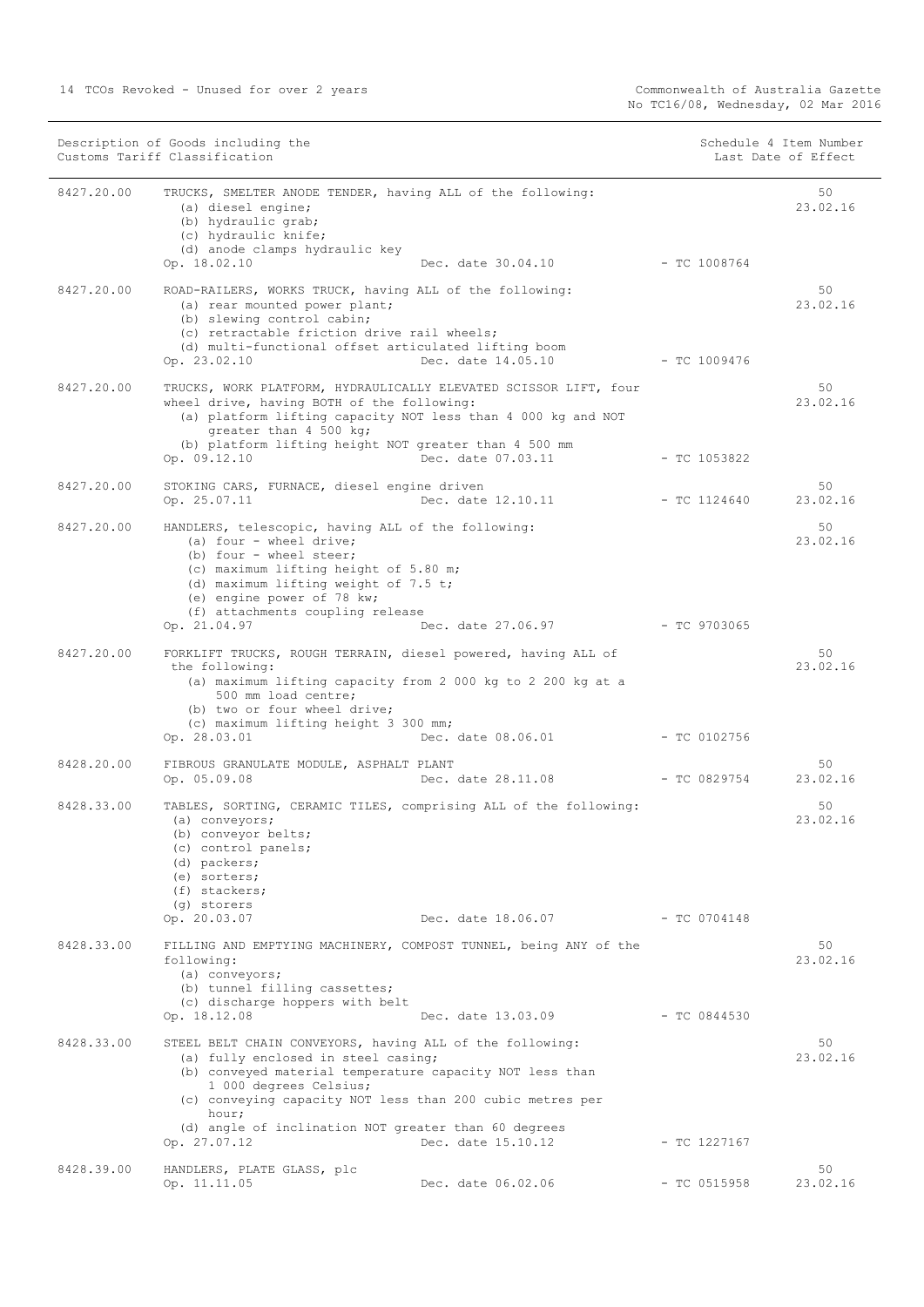No TC16/08, Wednesday, 02 Mar 2016

## **TARIFF CONCESSION ORDERS (TCOs) NOT USED IN THE PREVIOUS 2 YEARS**

<span id="page-14-0"></span>The Comptroller-General of Customs is satisfied that the TCOs listed in the table below are no longer required because, in the 2 years preceding the day of this notice, they have not been quoted in an import declaration to secure a concessional rate of duty.

From Thursday, 31 March 2016, it is intended to take action to revoke these Orders under subsection 269SD(1A) of the Customs Act 1901. In accordance with subsection 269SG(2) of the Customs Act 1901, in transit provisions shall apply. If revoked, the expected date of effect is 30 March 2016.

Interested parties are invited to provide, by close of business, Wednesday 30 March 2016, written reasons why an Order should NOT be revoked.

Please advise if any of the Orders listed below have been quoted on an import declaration.

If a request is made to retain an Order used for the granting of a Determination, please specify the Determination and the linked Item number to enable mapping to the Order and its scope.

Contact: Email tarcon@border.gov.au, or phone 02 6275 6534.

#### THE TABLE

Tariff Tariffication Description **Description Concession Number**<br>Classification 7306.69.00 TUBES, cold drawn, carbon steel, hollow frame profile, having ANY of the following sectional dimensions: Length Width Wall Thickness (a) 90 mm 41 mm 2.0 mm; (b) 104 mm 43 mm 2.5 mm;<br>(c) 104 mm 43 mm 3.0 mm  $(c)$  104 mm  $43$  mm Op. 01.01.07 Dec. date 08.05.07 - TC 0705891 8436.29.00 CAGES, POULTRY REARING, having ALL of the following: (a) galvanised wire and pressed metal cages and stands; (b) feeding and watering system, comprising ALL of the following: (i) travelling hoppers; (ii) hoppers to feed up to six cages high; (iii) adjustable feed trough; (iv) stainless steel drink nipples; (v) electronic controls; (vi) V trough; (c) conveyor belt manure collection system comprising ALL of the following: (i) polypropylene endless belts; (ii) geared motors; (iii) roller drives; (iv) stainless steel belt cleaners;  $(v)$  air inlet flap controller;  $(vi)$  cooling pads<br>Op.  $10.12.97$ Dec. date 27.02.98 - TC 9710929 8436.29.00 LAYER CAGE BATTERY SYSTEMS, having ALL of the following: (a) galvanised wire and pressed metal cages and stands; (b) egg collection and conveyors from all levels; (c) feeding and watering system, comprising ALL of the following: (i) travelling hoppers; (ii) adjustable feed shuttle; (iii) electronic controls; (iv) stainless steel drink nipples; (v) V trough built into air ducts; (d) manure collection and drying system, comprising ALL of the following: (i) polypropylene endless belts; (ii) geared motors; (iii) roller drives; (iv) stainless steel belt cleaners; (v) manure conveyor; (vi) shed delivery conveyor<br>Op. 26.03.98 Dec. Dec. date 05.06.98 - TC 9802587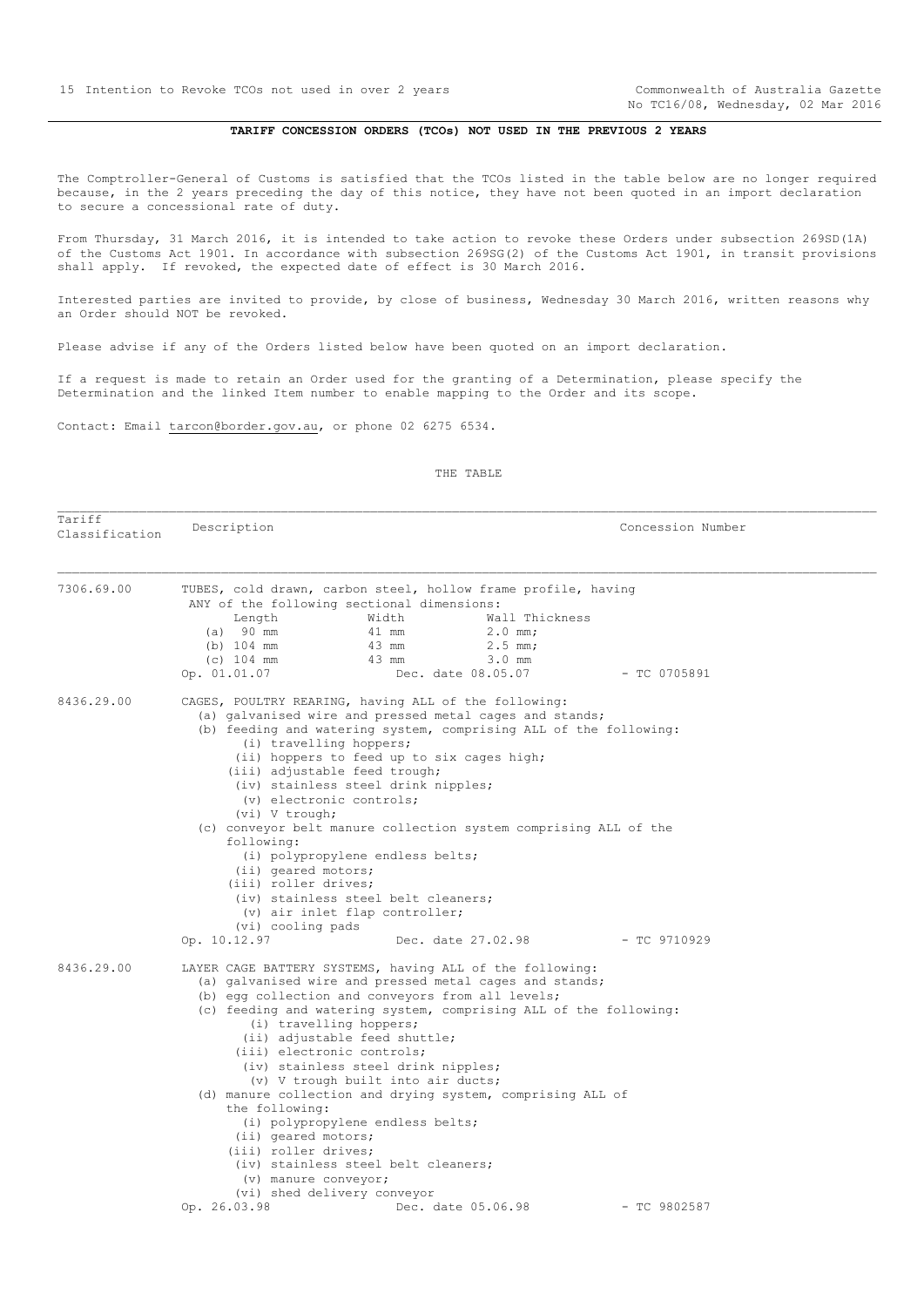| 8436.29.00 | CAGES, EGG PRODUCTION, including manure collector<br>Op. 01.09.99                                                                                                                                                                                                                                                                                                                | Dec. date 19.11.99                                                                                                                                      | - TC 9906702   |
|------------|----------------------------------------------------------------------------------------------------------------------------------------------------------------------------------------------------------------------------------------------------------------------------------------------------------------------------------------------------------------------------------|---------------------------------------------------------------------------------------------------------------------------------------------------------|----------------|
| 8436.80.90 | SAWS, HELICOPTER, vertical uppercut<br>Op. 24.09.08                                                                                                                                                                                                                                                                                                                              | Dec. date 12.12.08                                                                                                                                      | $-$ TC 0832574 |
| 8436.80.90 | (a) logging crane;<br>(b) chip bin;<br>(c) chipper drum diameter NOT less than 800 mm;<br>(d) diesel engine<br>Op. 01.03.10                                                                                                                                                                                                                                                      | WOOD CHIPPERS, truck mounted, having ALL of the following:<br>Dec. date 21.05.10                                                                        | - TC 1011497   |
| 8436.80.90 | following:<br>than $25$ m;<br>(b) picking trolleys AND racks;<br>(c) air handlers;<br>(d) climate regulators;<br>(e) humidifiers;<br>(f) coolers;<br>(q) heaters;<br>(h) growing lights;<br>(i) compost AND casing fillers AND emptiers;<br>$(i)$ net cleaners;<br>(k) moisturising sprayers;<br>(1) controllers<br>Op. 11.11.11                                                 | TUNNELS AND/OR ROOMS, MUSHROOM HORTICULTURE, having ALL of the<br>(a) growing nets AND aluminium shelves having a length NOT less<br>Dec. date 07.02.12 | - TC 1137645   |
| 8437.10.00 | DE-CULMING MACHINES<br>Op. 07.12.09                                                                                                                                                                                                                                                                                                                                              | Dec. date 26.02.10                                                                                                                                      | - TC 0947673   |
| 8438.10.90 | BREAD MAKE UP LINE, having ALL of the following:<br>(a) capacity NOT less than 10 000 loaves per hour;<br>(b) divider hoppers;<br>(c) dividers;<br>(d) rounders;<br>(e) intermediate proofer;<br>(f) moulders;<br>(g) access platforms;<br>(h) transfer conveyors<br>Op. 31.03.09                                                                                                | Dec. date 19.06.09 - TC 0910926                                                                                                                         |                |
| 8438.10.90 | DOUGH CUTTING AND INTERLEAVING AND STACKING MACHINES,<br>(a) round AND/OR square piece cutters;<br>(b) plastic OR foil OR paper OR cardboard inserters;<br>(c) stackers<br>Op. 08.02.10                                                                                                                                                                                          | programmable logic controlled, including ALL of the following:<br>Dec. date 23.04.10                                                                    | $-$ TC 1006895 |
| 8438.10.90 | BREAD PRODUCTION LINE, electro-baking, having ALL of the<br>following:<br>(a) proofing section;<br>(b) conveyor;<br>(c) baking cells<br>Op. 14.09.10                                                                                                                                                                                                                             | Dec. date 06.12.10 - TC 1042315                                                                                                                         |                |
| 8438.10.90 | including ALL of the following:<br>(a) gauging rollers;<br>(b) dusters;<br>(c) stretching cones;<br>(d) reciprocating hopper;<br>(e) oiling system;<br>(f) cross cutting system;<br>(g) rolling brushes;<br>(h) pneumatic quillotine;<br>(i) revolving panning trays;<br>(j) horizontal mixers;<br>(k) depositor;<br>(1) drying system;<br>(m) collection system<br>Op. 22.10.10 | FILO PASTRY PRODUCTION LINE, programmable logic controlled,<br>Dec. date 10.01.11                                                                       | $-$ TC 1047579 |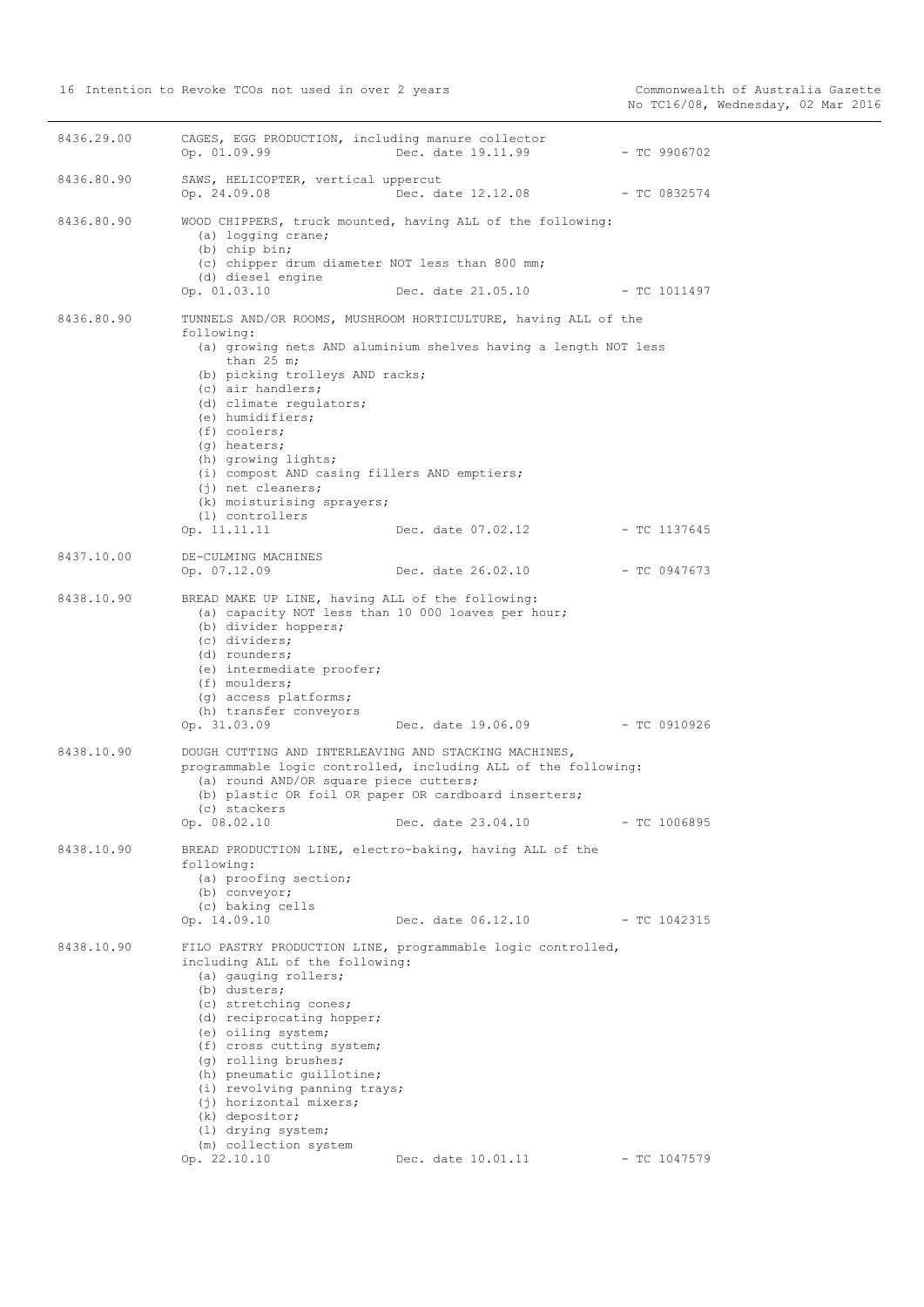| 8438.20.00 | including ALL of the following:<br>(a) gang saws;<br>(b) conveyors;<br>(c) elevator plates;<br>(c) overhead push bars;<br>(d) transfer plates;<br>$600 \ \text{kg/h}$ ;<br>$35$ mm;<br>260 mm<br>Op. 23.02.09                                   | CUTTING LINE, CONFECTIONERY, programmable logic controlled,<br>(e) cutting rate NOT less than 150 kg/h and NOT greater than<br>(f) cutting height NOT less than 10 mm and NOT greater than<br>(g) cutting length NOT less than 15 mm and NOT greater than<br>Dec. date 15.05.09 | $-$ TC 0906322 |
|------------|-------------------------------------------------------------------------------------------------------------------------------------------------------------------------------------------------------------------------------------------------|---------------------------------------------------------------------------------------------------------------------------------------------------------------------------------------------------------------------------------------------------------------------------------|----------------|
| 8438.20.00 | following:<br>770 mm and NOT greater than 830 mm;<br>(c) collection and discharge hopper<br>Op. 02.09.11                                                                                                                                        | GRINDING MILLS, whether or not assembled, including ALL of the<br>(a) 3-phase motor, having an output of NOT less than 45 kW;<br>(b) grinding chamber, having a chamber diameter NOT less than<br>Dec. date 28.11.11 - TC 1130077                                               |                |
| 8438.50.00 | CUTTERS, POULTRY TAIL<br>Op. 08.02.06                                                                                                                                                                                                           | Dec. date 18.04.06                                                                                                                                                                                                                                                              | - TC 0603532   |
| 8438.50.00 | LINE, MEAT MARINATING, comprising ALL of the following:<br>(a) mixing and chilling tank;<br>(b) conveyors;<br>(c) filters;<br>(d) injectors;<br>(e) heat exchanger<br>Op. 19.06.08                                                              | Dec. date 08.09.08                                                                                                                                                                                                                                                              | - TC 0813588   |
| 8438.50.00 | (a) frozen meat breaker AND lifting machine;<br>capacity NOT less than 12 000 kg/h;<br>(c) storage bin;<br>(d) conveyors;<br>(e) metal detector;<br>(f) emulsifier                                                                              | FROZEN MEAT GRINDING LINE, including ALL of the following:<br>(b) grinder, having a frozen meat grinding maximum output                                                                                                                                                         |                |
|            | Op. 20.07.12                                                                                                                                                                                                                                    | Dec. date 22.10.12 - TC 1226076                                                                                                                                                                                                                                                 |                |
| 8438.50.00 | following:<br>(a) forming machine;<br>(b) stick inserter;<br>(c) fryer;<br>(d) steam cooker;<br>(e) chiller AND/OR freezer;<br>(f) multihead weigher;<br>(g) tray sealing machine;<br>(h) tray dispenser;<br>(i) dosing machine<br>Op. 24.09.12 | MEAT AND/OR POULTRY FOOD MANUFACTURING LINE, having ALL of the<br>Dec. date 17.12.12                                                                                                                                                                                            | $-$ TC 1236559 |
| 8438.50.00 | (a) vat dumpers<br>(b) frozen meat grinders;<br>(c) loaders;<br>(d) chopper<br>(e) vacuum mixers;<br>(f) brine mixer;<br>(g) formers<br>Op. 19.10.06                                                                                            | LINE, PREPARATION, POULTRY MEAT, comprising ALL of the following:<br>Dec. date 12.01.07                                                                                                                                                                                         | $-$ TC 0617790 |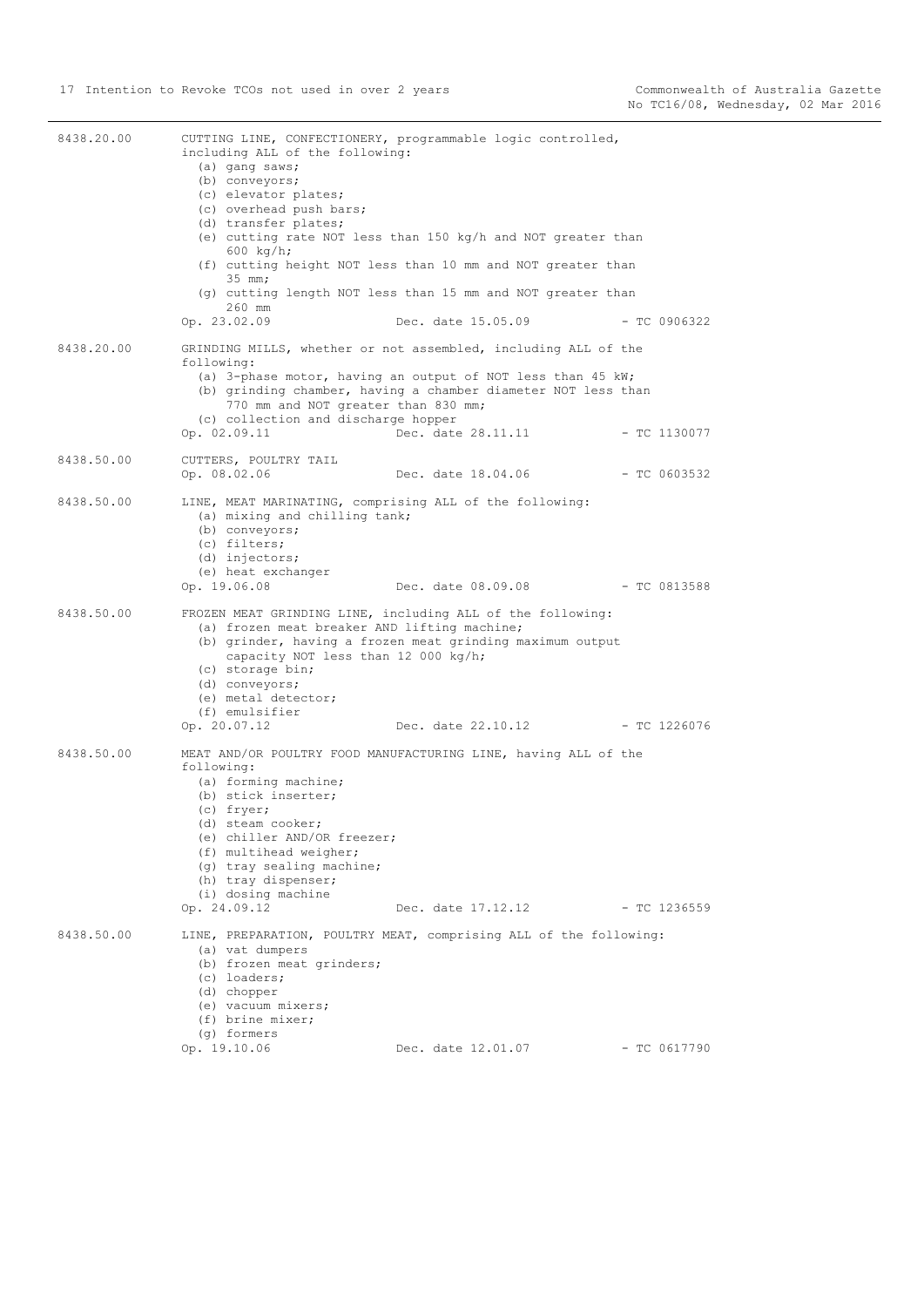| 8438.60.00 | (a) mixing conveyor;<br>(b) weighing conveyor;<br>(c) cross feed shakers;<br>(d) inspection platforms;<br>(e) wash line;<br>(f) glycol cooling coil;<br>(g) pH sanitiser system;<br>(h) dryer;<br>(i) crate filling station;<br>(j) control panels<br>Op. 13.10.06 | LINES, SALAD PROCESSING, comprising ALL of the following:<br>Dec. date 05.01.07 - TC 0615795 |                |
|------------|--------------------------------------------------------------------------------------------------------------------------------------------------------------------------------------------------------------------------------------------------------------------|----------------------------------------------------------------------------------------------|----------------|
| 8438.60.00 | LINES, POTATO CRISP MANUFACTURING, comprising ALL of the<br>following:<br>(a) slicers;<br>(b) peelers;<br>(c) optical sorters;<br>(d) fryers;<br>(e) scales and/or weighers;<br>(f) metal detectors;<br>(q) collators;<br>(h) packers<br>Op. 27.11.06              | Dec. date 02.03.07                                                                           | - TC 0618983   |
| 8438.80.00 | COATING LINE, FLOUR, comprising ALL of the following:<br>(a) hoppers;<br>(b) programmable logic controller;<br>(c) wire belt;<br>(d) flour divider;<br>(e) air extractor<br>Op. 27.02.06                                                                           | Dec. date 05.05.06                                                                           | $- TC 0604394$ |
| 8438.80.00 | following:<br>(a) syrup dosers;<br>(b) mixers;<br>(c) brix density sensors;<br>(d) carbonation injectors;<br>(e) fillers;<br>(f) seamers<br>Op. 03.07.07                                                                                                           | LINE, BEVERAGE MIXING, FILLING AND SEALING, having ALL of the<br>Dec. date 21.09.07          | - TC 0707188   |
| 8438.80.00 | (a) conveyors;<br>(b) platforms;<br>$(c)$ tables;<br>(d) trolleys;<br>$(e)$ de-icer;<br>(f) de-scaling machines;<br>(q) filleting machines;<br>(h) skinning machines;<br>(i) pinbone removers;<br>$(i)$ racks;<br>(k) bins<br>Op. 30.07.10                         | FISH FILLETING PROCESSING LINES, having ALL of the following;<br>Dec. date 18.10.10          | $-$ TC 1035070 |
| 8438.80.00 | of the following:<br>(a) high voltage pulse generators;<br>(b) treatment chambers;<br>(c) treatment belts<br>Op. 14.03.13                                                                                                                                          | FOOD PRESERVATION PULSED ELECTRIC FIELD MACHINES, including ALL<br>Dec. date 27.05.13        | $-$ TC 1309274 |
| 8438.90.10 | variable speed drive louvers                                                                                                                                                                                                                                       | PARTS, MALT GERMINATOR AND/OR KILN, being stainless steel                                    |                |
|            | Op. 18.02.10                                                                                                                                                                                                                                                       | Dec. date 14.05.10                                                                           | $-$ TC 1008947 |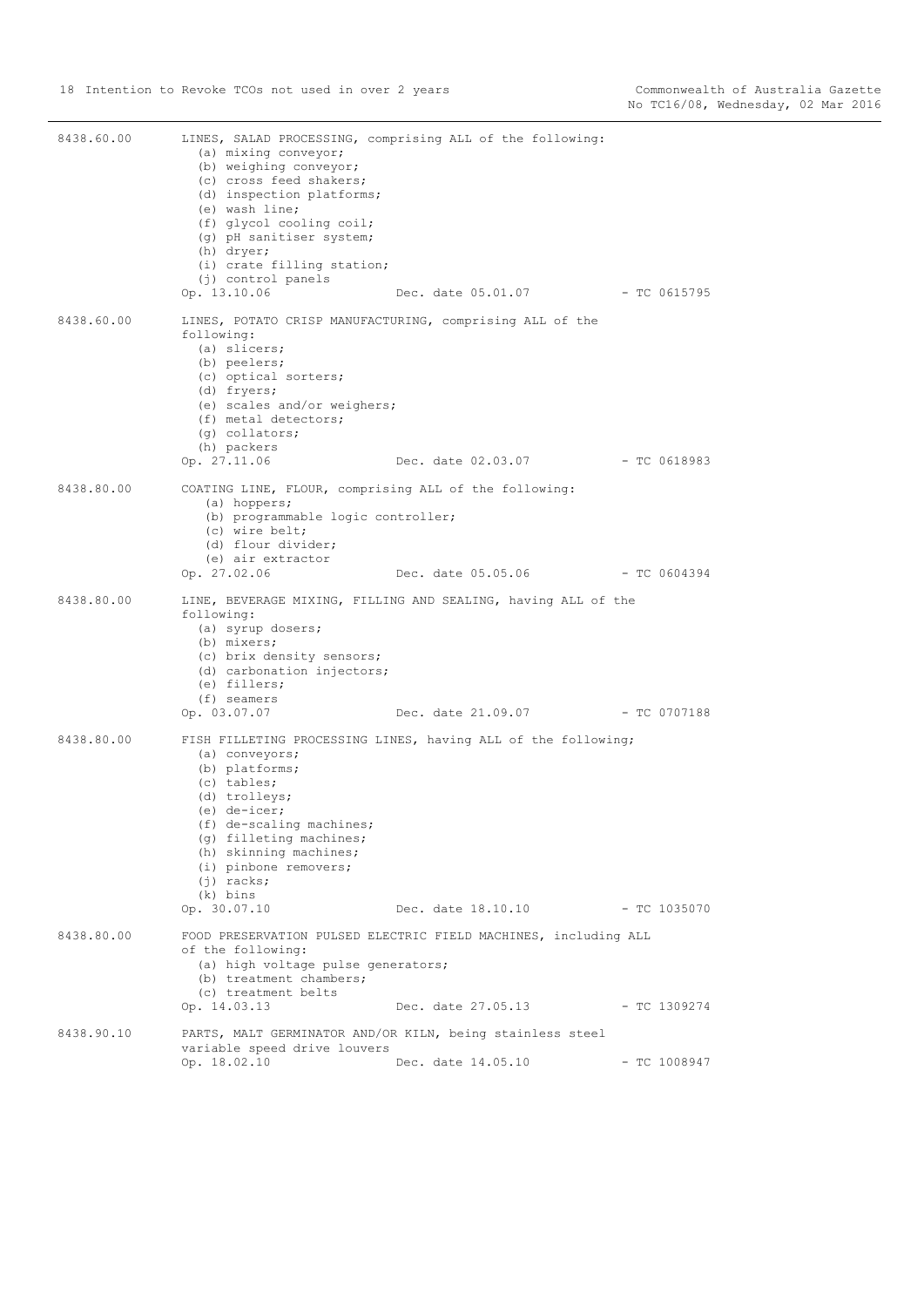| 8438.90.90 | pellets, having ALL of the following:<br>(c) controlled sinking;<br>comprising ALL of the following:<br>(a) chain, drag, belt and screw conveyors;<br>(b) bucket elevators;<br>(c) belt weigher;<br>(d) fine grinding machine;<br>(e) horizontal batch mixer;<br>(f) PLC controlled extruder;<br>(q) heated air pellet drier;<br>(h) liquid oil applicator;<br>(i) counterflow cooler<br>machines<br>Op. 05.10.94 | PARTS OF AN AQUATIC FEED MANUFACTURING PLANT, integrated, having a<br>maximum output capacity of 5 t per hour, capable of producing<br>(a) a diameter of between 1.5 mm and 12 mm inclusive;<br>(b) a oil content of up to 30% and a protein content $46\$ ;<br>(d) containing less than 0.5% fines in the finished product;<br>but NOT including parts for bucket elevators and fine grinding<br>Dec. date 30.01.95 | $-$ TC 9407943 |
|------------|-------------------------------------------------------------------------------------------------------------------------------------------------------------------------------------------------------------------------------------------------------------------------------------------------------------------------------------------------------------------------------------------------------------------|----------------------------------------------------------------------------------------------------------------------------------------------------------------------------------------------------------------------------------------------------------------------------------------------------------------------------------------------------------------------------------------------------------------------|----------------|
| 8439.30.00 |                                                                                                                                                                                                                                                                                                                                                                                                                   | RESIN COATED PAPER IMPREGNATION MACHINES, including ALL of the                                                                                                                                                                                                                                                                                                                                                       |                |
|            | following:<br>(a) entry pull rollers;<br>(b) paper wetters;<br>(c) single vat dipping chamber;<br>(d) metering rollers;<br>(e) edge scrapers<br>Op. 02.03.12                                                                                                                                                                                                                                                      | Dec. date 28.05.12                                                                                                                                                                                                                                                                                                                                                                                                   | - TC 1207437   |
| 8439.30.00 | paperboard adhesion steam heated rollers<br>Op. 06.02.13                                                                                                                                                                                                                                                                                                                                                          | CORRUGATED PAPERBOARD MAKING MACHINES, incorporating corrugated<br>Dec. date 02.05.13                                                                                                                                                                                                                                                                                                                                | - TC 1304449   |
| 8439.99.00 | Op. 29.04.09                                                                                                                                                                                                                                                                                                                                                                                                      | PARTS, PAPER AND PAPERBOARD COATING MACHINE, being coating blades<br>Dec. date 24.07.09                                                                                                                                                                                                                                                                                                                              | $-$ TC 0914152 |
| 8439.99.00 | Op. 26.10.12                                                                                                                                                                                                                                                                                                                                                                                                      | PARTS, PAPER MAKING MACHINE, being stainless steel frames<br>Dec. date 07.01.13                                                                                                                                                                                                                                                                                                                                      | $-$ TC 1240939 |
| 8443.19.10 | maximum sheet length exceeding 1035 mm<br>Op. 01.01.07                                                                                                                                                                                                                                                                                                                                                            | FOIL STAMPING AND EMBOSSING MACHINES, computer controlled, having<br>a single pass speed of 2500 sheets per hour OR greater and a<br>Dec. date 14.11.06                                                                                                                                                                                                                                                              | $-$ TC 0614270 |
| 8450.11.00 | WASHING MACHINES, having ALL the following:<br>(a) capacity of 5 kgs OR greater;<br>(b) variable wash temperatures;<br>(c) width NOT exceeding 45 cm;<br>Op. 19.07.01                                                                                                                                                                                                                                             | Dec. date 05.10.01                                                                                                                                                                                                                                                                                                                                                                                                   | $-$ TC 0106061 |
| 8450.11.00 | WASHING MACHINES, having ALL of the following:<br>(a) capacity not greater than 2.5 kg;<br>(b) net machine weight not greater than 18 kg;<br>(c) width not greater than 42 cm<br>Op. 27.09.07                                                                                                                                                                                                                     | Dec. date 07.12.07                                                                                                                                                                                                                                                                                                                                                                                                   | $-$ TC 0716413 |
| 8451.80.00 | FABRIC STENTER MACHINES<br>Op. 01.06.09                                                                                                                                                                                                                                                                                                                                                                           | Dec. date 21.08.09                                                                                                                                                                                                                                                                                                                                                                                                   | $-$ TC 0918433 |
| 8451.80.00 | (a) applicator heads;<br>(b) bulk melt and metering stations;<br>(c) pre-melting system;<br>(d) temperature controllers;<br>(e) connecting hoses<br>Op. 29.07.09                                                                                                                                                                                                                                                  | HOT MELT CARPET COATING LINE, comprising ALL of the following:<br>Dec. date 09.10.09                                                                                                                                                                                                                                                                                                                                 | $-$ TC 0927403 |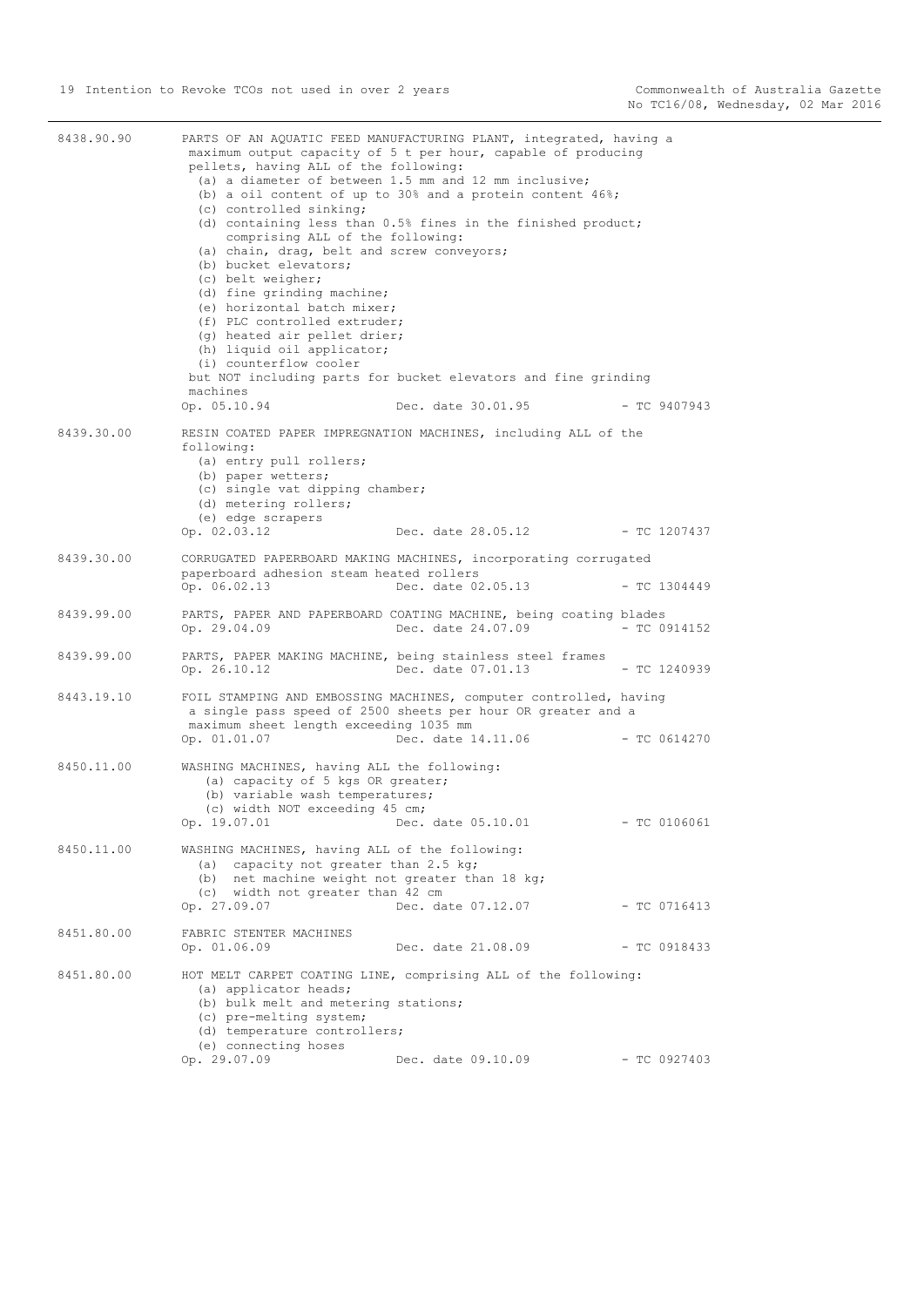| 8451.80.00 | controlled, having ALL of the following:<br>(a) controllers;<br>(b) suction feeder;<br>(c) waste separator;<br>(d) conveyors;<br>(e) belts;<br>$(f)$ shunts;<br>(q) tile turning station;<br>(h) weigher;<br>(i) stacker                                                                         | CARPET TILE PRODUCTION AND TRANSPORT LINE, programmable logic                                       |                |
|------------|--------------------------------------------------------------------------------------------------------------------------------------------------------------------------------------------------------------------------------------------------------------------------------------------------|-----------------------------------------------------------------------------------------------------|----------------|
| 8451.80.00 | Op. 19.01.10<br>CARPET ENTRY MACHINES, including ALL of the following:<br>(a) unrolling modules;<br>(b) accumulator;<br>(c) lint cleaner;<br>(d) vertical pre-steamer;<br>(e) quides;<br>(f) rollers<br>Op. 16.02.10                                                                             | Dec. date 07.04.10<br>Dec. date $30.04.10$ - TC 1008330                                             | — ТС 1003596   |
| 8451.80.00 | ALL of the following:<br>(a) coiling heads;<br>(b) conveyors;<br>(c) pre-steamers;<br>(d) cooling chambers;<br>(e) tightening heads, having rollers;<br>(f) turbo cooling module;<br>$(q)$ tunnel;<br>(h) heat setting chambers;<br>$(i)$ dryer;<br>(j) electronic control panel<br>Op. 12.03.13 | HEAT SETTING LINE, YARN, programmable logic controlled, having<br>Dec. date $03.06.13$ - TC 1309011 |                |
| 8451.80.00 | (a) weft straightener;<br>(b) control AND display station;<br>(c) manual control panel;<br>(d) cooler<br>Op. 27.03.13                                                                                                                                                                            | CARPET STRAIGHTENING MACHINES, having ALL of the following:<br>Dec. date 17.06.13                   | $-$ TC 1310766 |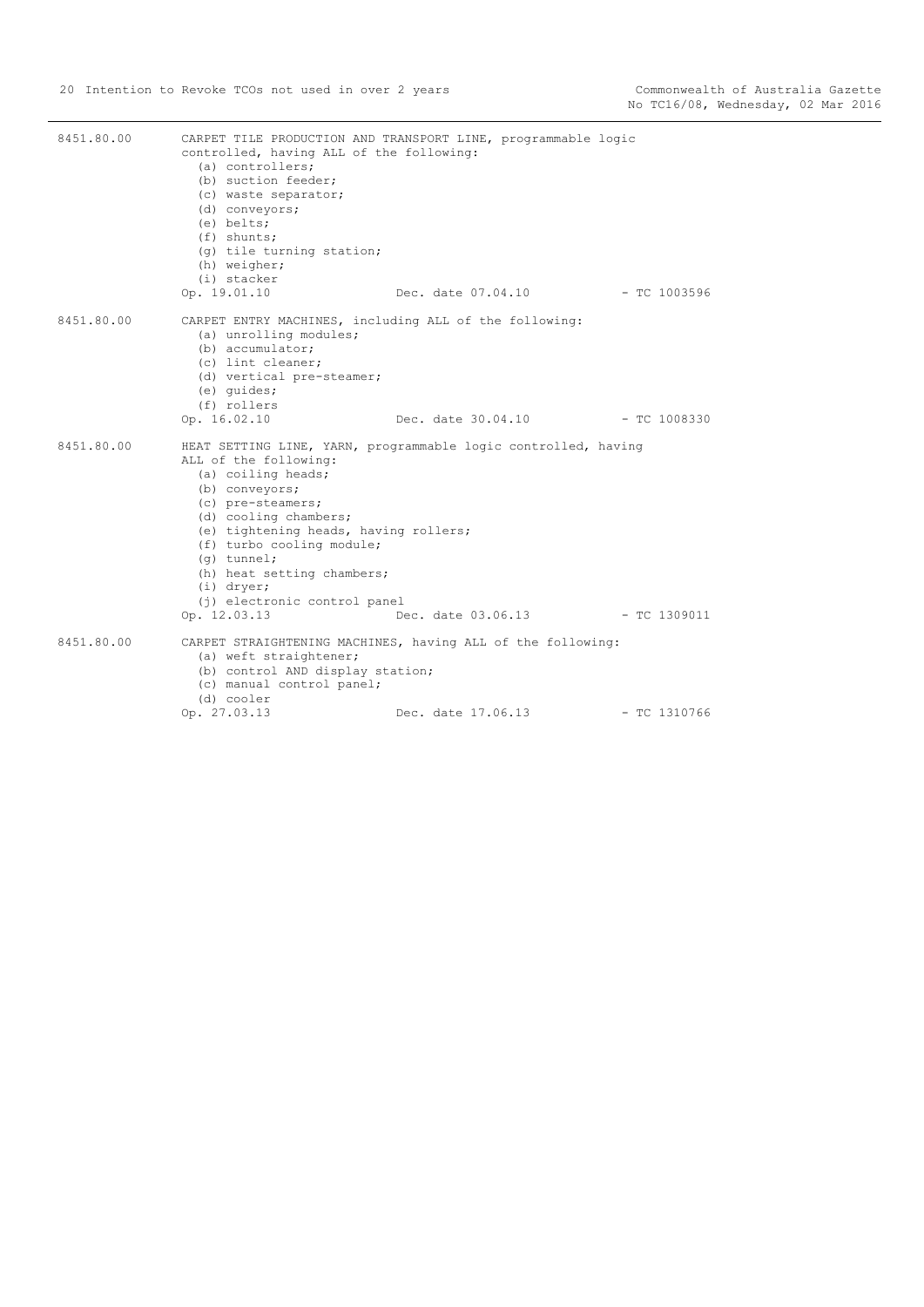## **CUSTOMS ACT 1901 - RESULT OF REQUEST FOR REVIEW OF AN APPLICATION DECISION**

<span id="page-20-0"></span>The Comptroller-General of Customs internal review result made on the Tariff Concession Order application for goods described in the following TABLE has been finalised:

| Description of Goods including the<br>Customs Tariff Classification | Schedule 4 Item Number Review<br>Last Date of Effect | Decision |
|---------------------------------------------------------------------|------------------------------------------------------|----------|
|                                                                     |                                                      |          |

| 3921.90.90 FABRIC, woven HDPE, polyethylene coated both sides, |                | 50 | REFUSE |
|----------------------------------------------------------------|----------------|----|--------|
| having ALL                                                     |                |    |        |
| of the following:                                              |                |    |        |
| (a) 800 denier tape:                                           |                |    |        |
| (b) 10 warp AND weft tapes per inch;                           |                |    |        |
| (c) fabric weight NOT greater than 300 gsm;                    |                |    |        |
| (d) in rolls, having a width NOT less than 2.95 m              |                |    |        |
| Op. 23.07.15                                                   | $-$ TC 1528672 |    |        |
| Comptroller-General of Customs Decision:                       |                |    |        |
| Refusal to make TCO affirmed                                   |                |    |        |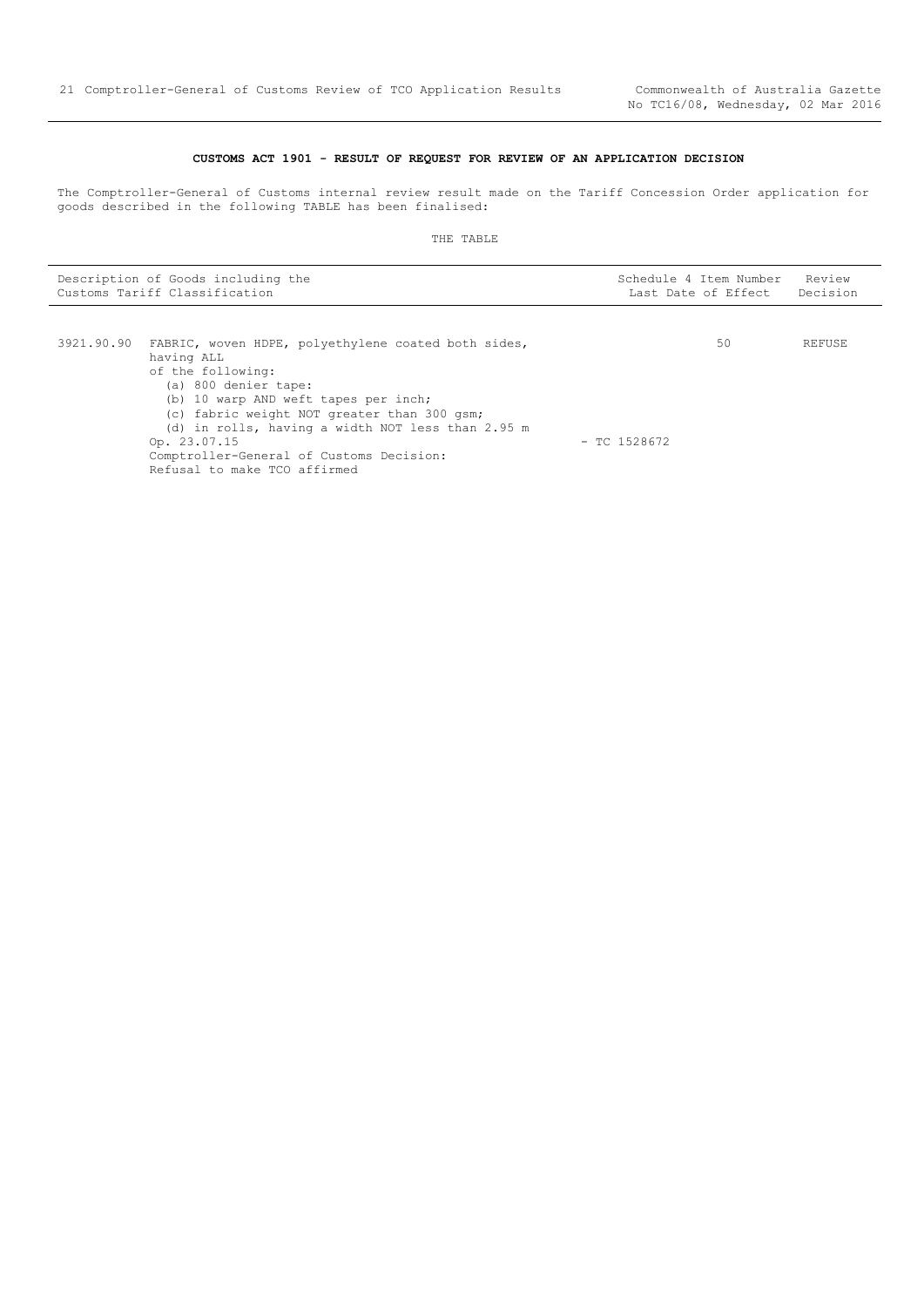#### **IMMIGRATION AND BORDER PROTECTION**

#### <span id="page-21-0"></span>**TARIFF QUOTAS - QUOTA TRANSACTIONS PROCESSED DURING THE PERIOD 23 FEBRUARY 2016 to 01 MARCH 2016.**

GENERAL INFORMATION

This Gazette contains details of quota transactions processed during the period 23 February 2016 to 01 March 2016 inclusive.

Part 1 contains a Table specifying quota category details.

Part 2, Section A, lists quota holders who received quota allocations via transfer transactions.

Part 2, Section B, lists all adjustments to previous allocations which have been caused by transfer transactions.

NB.- In Section B, transactions represent changes to individual tariff quotas and do not necessarily represent the entire holdings in that category for the quota holder.

- The "AS WAS" and "AS IS" columns indicate the quota levels for that particular tariff quota only at the time of that transaction.
- The amount of the transaction can be deduced by subtracting the "AS WAS" column from the "AS IS" column.

Inquiries concerning any information published within this Gazette should be directed to the Trade Branch, Department of Immigration and Border Protection, PO Box 25, Belconnen, ACT, 2616.

#### **PART 1**

#### **NOTICE OF MAKING A DETERMINATION UNDER PART XVI OF THE CUSTOMS ACT 1901**

In pursuance of Section 273B of the Customs Act 1901, notice is hereby given that a Determination specified in Section A of Part 2 was made in relation to Item 55 in Part III of Schedule 4 to the Customs Tariff Act 1995 and subject to any conditions set out hereunder, that Determination applies to goods that are:

- (1) specified in the Table hereunder;
- (2) classified under a subheading of Schedule 3 to the Customs Tariff Act 1995, specified in Item 55 in Part III of Schedule 4 to the Customs Tariff Act 1995;
- (3) entered for home consumption not earlier than the start date, and not later than the finish date, by the person specified in that Determination, as shown in Part 2; and
- (4) in total, not in excess of such quantity as is specified in that Determination, as shown in Part 2.

In pursuance of Section 273B of the Customs Act 1901, notice is hereby given that a Determination specified in Section B of Part 2 amended a previous Determination by deleting the figures in the column headed "QUANTITY AS WAS" and inserting the figures in the column headed "QUANTITY AS IS".

| CATEGORY<br>CODE. | UNTT<br>OUANTITY | OUOTA<br>T T F.M<br>NUMBER | OUOTA<br>DESCRIPTION |
|-------------------|------------------|----------------------------|----------------------|
| 311               | Kilograms        | 61A                        | Cheese & Curd        |